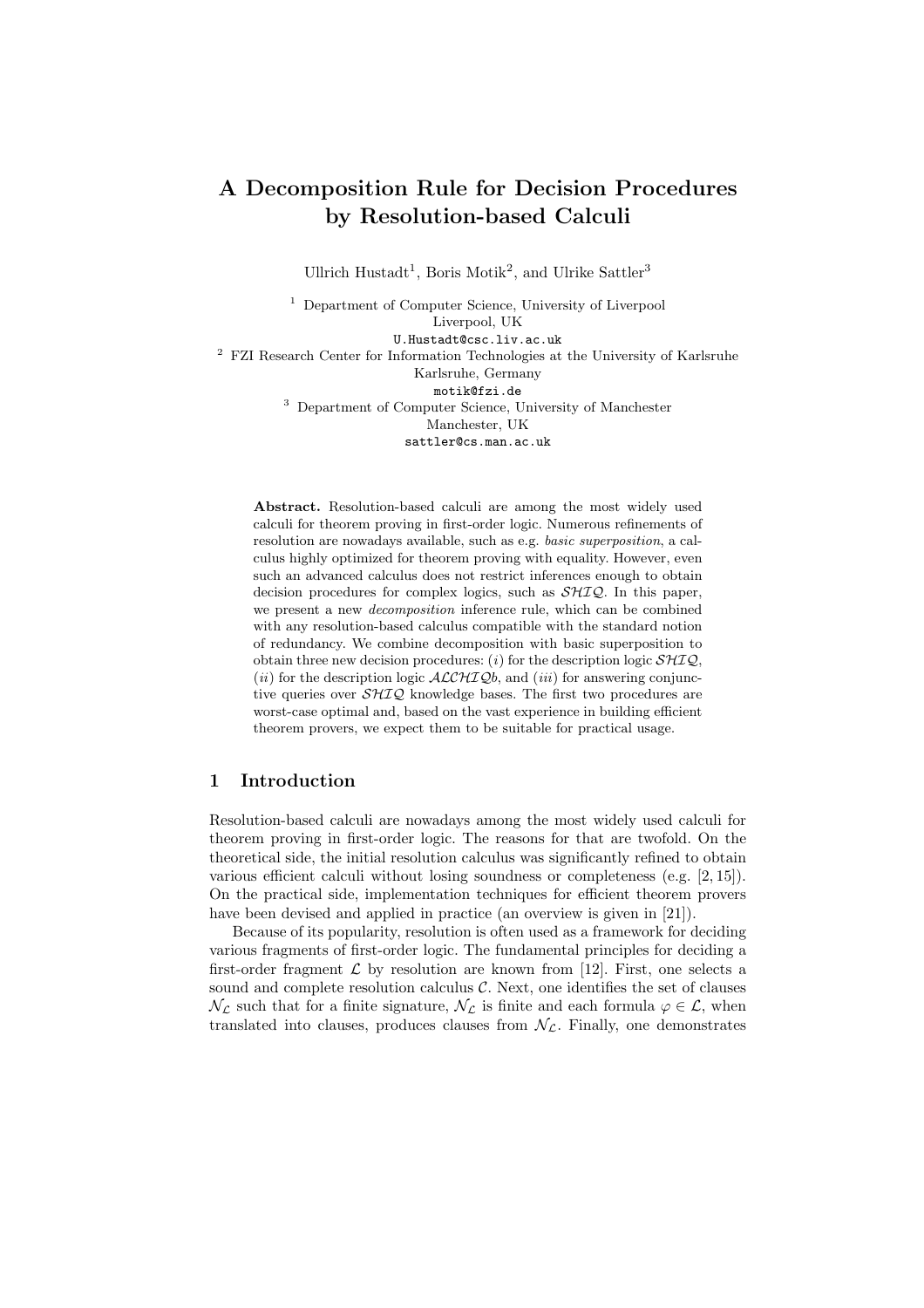*closure* of  $\mathcal{N}_{\mathcal{L}}$  under  $\mathcal{C}$ , namely, that applying an inference of  $\mathcal{C}$  to clauses from  $\mathcal{N}_{\mathcal{L}}$  produces a clause in  $\mathcal{N}_{\mathcal{L}}$ . This is sufficient to obtain a refutation decision procedure for  $\mathcal L$  since, in the worst case,  $\mathcal C$  will derive all clauses of  $\mathcal N_{\mathcal L}$ . An overview of decision procedures derived by these principles is given in [8].

The calculus  $\mathcal C$  should be chosen to restrict inferences as much as possible without losing completeness. Namely, an unoptimized calculus usually performs unnecessary inferences which hinder closure of  $\mathcal{N}_{\mathcal{L}}$  under  $\mathcal{C}$ . Consider the decision procedure for  $\mathcal{SHTQ}^-$  description logic we presented in [11]. This logic provides so-called *number restrictions*, which are translated into first-order logic using counting quantifiers. We translate counting quantifiers into (in)equalities, and decide  $\mathcal{SHTQ}^-$  by saturation under *basic superposition* [3, 14]. The prominent feature of basic superposition is the basicness restriction, by which superposition into terms introduced by unification can be omitted without compromising completeness. This restriction is crucial to obtain closure under inferences.

Interestingly, this approach does not yield a decision procedure for the slightly more expressive DL  $\mathcal{SHIO}$  [9]  $(\mathcal{SHIO}^-$  allows number restrictions only on roles without subroles). Namely, basic superposition alone is not restrictive enough to limit the term depth in conclusions. Therefore, we present *decomposition*, a new inference rule which can be used to transform certain conclusions. We show that decomposition is sound and complete when combined with basic superposition, which is interesting because of a non-standard approach to lifting used in basic superposition; however, the rule can be combined with any saturation calculus compatible with the standard notion of redundancy [2].

Decomposition indeed solves the motivating problem since it allows us to establish the closure under inferences for  $\mathcal{SHIQ}$ , and even yields an optimal decision procedure<sup>4</sup>. Furthermore, decomposition proves to be versatile and useful for other decidable fragments of first-order logic: we extend the basic superposition algorithm to handle  $ALCHIQb$ , a description logic providing safe Boolean role expressions. As for  $\mathcal{SHIO}$ , this algorithm is optimal. Finally, we derive a decision procedure for answering conjunctive queries over  $\mathcal{SHIQ}$  knowledge bases. Based on the vast experience in building efficient theorem provers, we believe that these algorithms are suitable for practice.

All results in this paper have been summarized in a technical report [10].

## 2 Preliminaries

Description Logics. Given a set of role names  $N_R$ , a  $\mathcal{SHIQ}$  role is either some  $R \in N_R$  or an *inverse role*  $R^-$  for some  $R \in N_R$ . A SHIQ RBox  $KB_R$  is a finite set of role inclusion axioms  $R \subseteq S$  and transitivity axioms  $\textsf{Trans}(R)$ , for R and S SHIQ roles. As usual, for  $R \in N_R$ , we set  $\text{Inv}(R) = R^-$  and  $Inv(R^{-}) = R$ , and we assume that, if  $R \subseteq S \in KB_{\mathcal{R}}$  (Trans(R)  $\in KB_{\mathcal{R}}$ ), then  $Inv(R) ⊆ Inv(S) ∈ KB_{R} (Trans(Inv(R)) ∈ KB_{R})$  as well. A role R is *simple* if for each role  $S \subseteq^* R$ , Trans $(S) \notin KB_{\mathcal{R}} \subseteq^*$  is the reflexive-transitive closure of  $\sqsubseteq$ ).

<sup>&</sup>lt;sup>4</sup> Optimal under the assumption that numbers in number restrictions are coded in unary.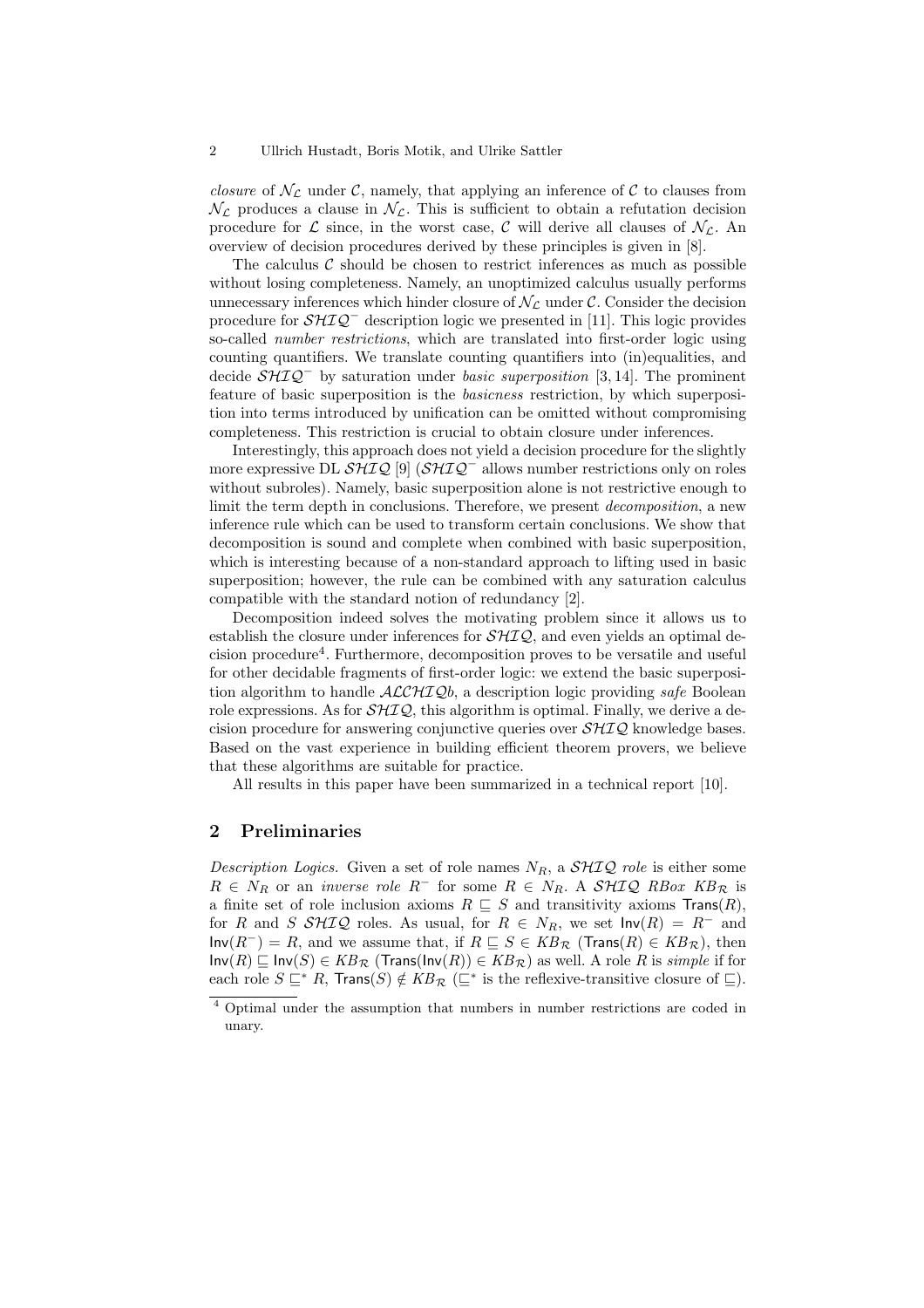Given a set of concept names  $N_C$ ,  $\mathcal{SHIQ}$  concepts are inductively defined as follows: each  $A \in N_C$  is a  $\mathcal{SHIQ}$  concept and, if C is a  $\mathcal{SHIQ}$  concept, R a role, S a simple role, and n an integer, then  $\neg C, C_1 \sqcap C_2, \forall R.C$ , and  $\leq n$  S.C are also SHIQ concepts. As usual, we use  $C_1 \sqcup C_2$ ,  $\exists R.C$ ,  $\geq n$  S.C as abbreviations for  $\neg(\neg C_1 \sqcap \neg C_2)$ ,  $\neg \forall R.\neg C$ , and  $\neg(\leq (n-1) S.C)$ . A TBox  $KB_\mathcal{T}$  is a finite set of concept inclusion axioms  $C \subseteq D$ . An ABox  $KB_A$  is a finite set of axioms  $C(a)$ ,  $R(a, b)$ , and (in)equalities  $a \approx b$  and  $a \not\approx b$ . A SHIQ knowledge base KB is a triple  $(KB_{\mathcal{R}}, KB_{\mathcal{T}}, KB_A)$ . The semantics of KB is given by translating it into first-order logic by the operator  $\pi$  from Table 1. The main inference problem is checking KB satisfiability, i.e. determining if a first-order model of  $\pi(KB)$  exists.

The logic  $\mathcal{SHIQ}^-$  is obtained from  $\mathcal{SHIQ}$  by restricting roles in number restrictions  $\leq n$  S.C and  $\geq n$  S.C to very simple roles; a role S is very simple in  $KB_{\mathcal{R}}$  if there is no role S' with  $S' \subseteq S \in KB_{\mathcal{R}}$ . The restriction  $ALCHIQ$  of  $\mathcal{SHIQ}$  is obtained by disallowing transitivity axioms  $\mathsf{Trans}(R)$  in RBoxes.

Considering complexity, we must decide how to measure the size of concepts and knowledge bases. Here, we simply use their length, and assume unary coding of numbers, i.e.  $|< n R.C| = n + 1 + |C|$ .

Basic Superposition. We assume the standard notions of first-order clauses with equality: all existential quantifiers have been eliminated using Skolemization; all remaining variables are universally quantified; we only consider the equality predicate, i.e. all non-equational literals A are encoded as  $A \approx \top$  in a multisorted setting; and we treat  $\approx$  as having built-in symmetry. Moreover, we assume the reader to be familiar with standard resolution [2].

Basic superposition [3, 14] is an optimized version of superposition which prohibits superposition into terms introduced by unification in previously performed inferences. Its inferences rules are formalized by distinguishing two parts of a clause: (i) the *skeleton* clause C and (ii) the *substitution*  $\sigma$  representing the cumulative effects of all unifications. Such a representation of a clause  $C\sigma$  is called a *closure*, and is written as  $C \cdot \sigma$ . A closure can conveniently be represented by marking the terms in  $C\sigma$  occurring at variable positions of C with []. Any position at or beneath a marked position is called a substitution position.

The calculus requires two parameters. The first is an admissible ordering on terms ≻, i.e. a *reduction ordering* total on ground terms. If  $\succ$  is total on non-ground terms (as is the case in this paper), it can be extended to literals by associating, with each literal  $L = s \circ t$ ,  $\circ \in \{\approx, \frac{\infty}{s}\}\$ , a complexity measure  $c_L = (\max(s, t), p_L, \min(s, t)),$  where  $p_L$  is 1 if  $\circ$  is  $\approx$ , and 0 otherwise. Now  $L_1 \succ L_2$  iff  $c_{L_1} \succ c_{L_2}$ , where  $c_{L_i}$  are compared lexicographically, with  $1 \succ 0$ . The second parameter of the calculus is a selection function which selects an arbitrary set of negative literals in each clause.

The basic superposition calculus is a refutation procedure. If a set of closures N is saturated up to redundancy (meaning that all inferences from premises in N are redundant in  $N$ ), then  $N$  is unsatisfiable if and only if it contains the empty closure. A literal  $L \cdot \sigma$  is (strictly) maximal w.r.t. a closure  $C \cdot \sigma$  if no  $L' \in C$ exists, such that  $L' \sigma \succ L \sigma$  ( $L' \sigma \succeq L \sigma$ ). A literal  $L \cdot \sigma$  is *(strictly) eligible for* superposition in  $(C \vee L) \cdot \sigma$  if there are no selected literals in  $(C \vee L) \cdot \sigma$  and  $L \cdot \sigma$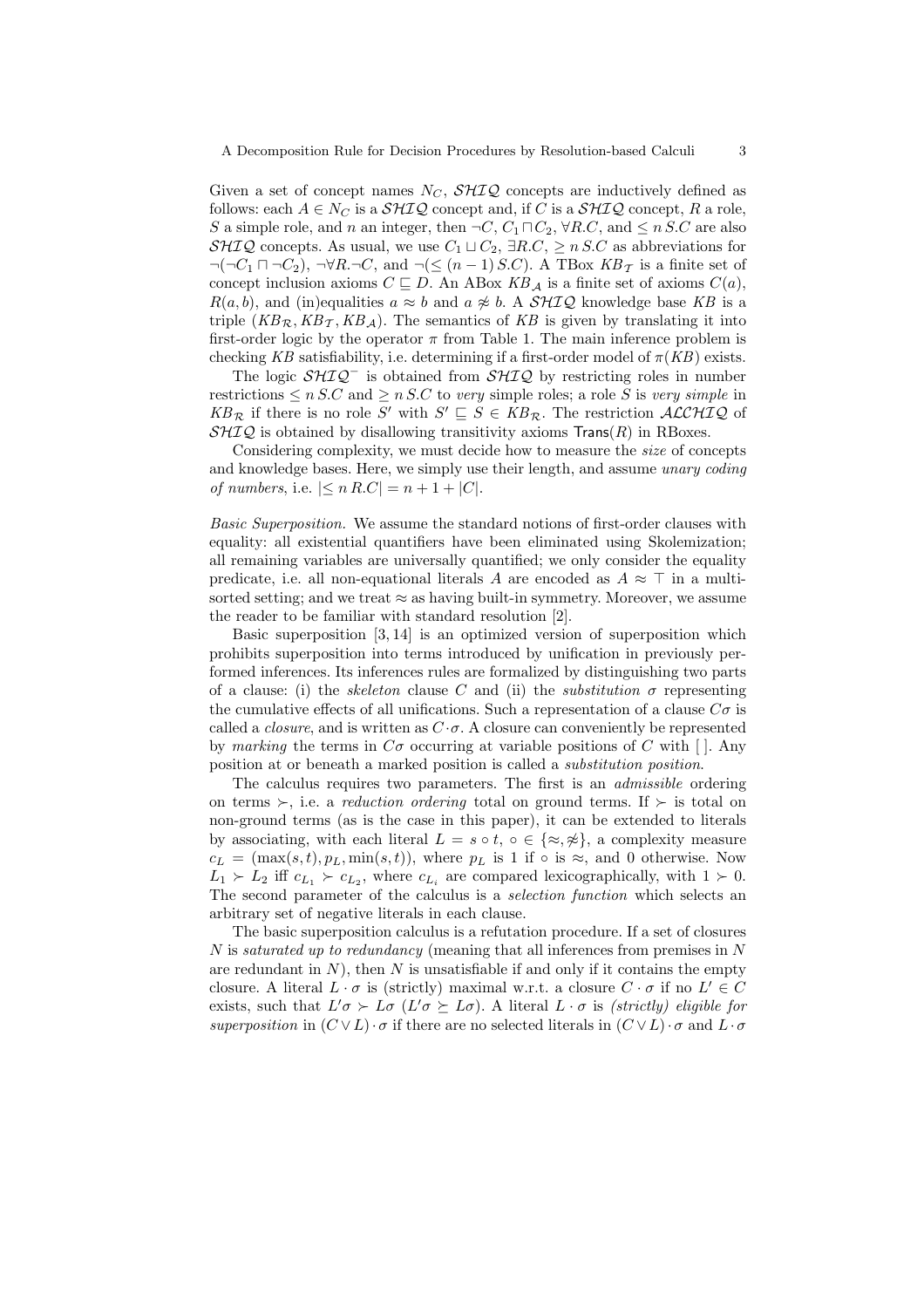Table 1. Semantics of  $\mathcal{SHIQ}$  by Mapping to FOL

| Concepts to FOL: $\pi_u(A, X) = A(X)$<br>$\pi_y(C \sqcap D, X) = \pi_y(C, X) \wedge \pi_y(D, X)$                                                  |  |  |
|---------------------------------------------------------------------------------------------------------------------------------------------------|--|--|
| $\pi_y(\neg C, X) = \neg \pi_y(C, X)$ $\pi_y(\forall R.C, X) = \forall y : R(X, y) \rightarrow \pi_x(C, y)$                                       |  |  |
| $\pi_y(\leq n \leq C, X) = \forall y_1, \ldots, y_{n+1} : \bigwedge S(X, y_i) \wedge \bigwedge \pi_x(C, y_i) \rightarrow \bigvee y_i \approx y_j$ |  |  |
| Axioms to FOL: $\pi(C \sqsubseteq D) = \forall x : \pi_y(C, x) \to \pi_y(D, x)$                                                                   |  |  |
| $\pi(R \sqsubseteq S) = \forall x, y : R(x, y) \rightarrow S(x, y)$                                                                               |  |  |
| $\pi(\textsf{Trans}(R)) = \forall x, y, z : R(x, y) \land R(y, z) \rightarrow R(x, z)$                                                            |  |  |
| $KB$ to FOL:<br>$\pi(R) = \forall x, y : R(x, y) \leftrightarrow R^{-}(y, x)$                                                                     |  |  |
| $\pi(KB_{\mathcal{R}}) = \bigwedge_{\alpha \in KB_{\mathcal{R}}} \pi(\alpha) \wedge \bigwedge_{R \in N_B} \pi(R)$                                 |  |  |
| $\pi(KB_{\mathcal{T}}) = \bigwedge_{\alpha \in KB_{\mathcal{T}}} \pi(\alpha)$                                                                     |  |  |
| $\pi(KB_{\mathcal{A}}) = \bigwedge_{C(a) \in KB_{\mathcal{A}}} \pi_y(C, a) \wedge \bigwedge_{R(a, b) \in KB_{\mathcal{A}}} R(a, b) \wedge$        |  |  |
| $\bigwedge\nolimits_{a\approx b\in KB_{\mathcal{A}}} a\approx b\land\bigwedge\nolimits_{a\not\approx b\in KB_{\mathcal{A}}} a\not\approx b$       |  |  |
| $\pi(KB) = \pi(KB_{\mathcal{R}}) \wedge \pi(KB_{\mathcal{I}}) \wedge \pi(KB_{\mathcal{A}})$                                                       |  |  |
| $\overline{X}$ is a meta variable and is substituted by the actual variable.                                                                      |  |  |
| $\pi_x$ is defined as $\pi_y$ by substituting $x_{(i)}$ for all $y_{(i)}$ , respectively, and $\pi_y$ for $\pi_x$ .                               |  |  |

|                                                                             | $\sigma = MGU(s\rho, w\rho _p)$ and $\theta = \rho\sigma$ ,<br>(i)                                                                                 |
|-----------------------------------------------------------------------------|----------------------------------------------------------------------------------------------------------------------------------------------------|
| Positive superposition:                                                     | ( <i>ii</i> ) $t\theta \not\geq s\theta$ and $v\theta \not\geq w\theta$ ,                                                                          |
| $(C \vee s \approx t) \cdot \rho \quad (D \vee w \approx v) \cdot \rho$     | ( <i>iii</i> ) $(s \approx t) \cdot \theta$ is strictly eligible for superposition,                                                                |
| $(C \vee D \vee w[t]_p \approx v) \cdot \theta$                             | $(iv)$ $(w \approx v) \cdot \theta$ is strictly eligible for superposition,<br>(v) $s\theta \approx t\theta \not\succeq w\theta \approx v\theta$ , |
|                                                                             | $(vi)$ $w _p$ is not a variable.                                                                                                                   |
|                                                                             | ( <i>i</i> ) $\sigma = \overline{\text{MGU}(s\rho, w\rho _p)}$ and $\theta = \rho\sigma$ ,                                                         |
| Negative superposition:                                                     | ( <i>ii</i> ) $t\theta \not\geq s\theta$ and $v\theta \not\geq w\theta$ ,                                                                          |
|                                                                             | ( <i>iii</i> ) $(s \approx t) \cdot \theta$ is strictly eligible for superposition,                                                                |
| $(C \vee s \approx t) \cdot \rho \quad (D \vee w \not\approx v) \cdot \rho$ | $(iv)$ $(w \not\approx v) \cdot \theta$ is eligible for resolution,                                                                                |
| $(C \vee D \vee w[t]_p \not\approx v) \cdot \theta$                         | $(v)$ $w _p$ is not a variable.                                                                                                                    |
|                                                                             |                                                                                                                                                    |
| Reflexivity resolution:                                                     |                                                                                                                                                    |
| $(C \vee s \not\approx t) \cdot \rho$                                       | ( <i>i</i> ) $\sigma = MGU(s\rho, t\rho)$ and $\theta = \rho\sigma$ .                                                                              |
| $\overline{C \cdot \theta}$                                                 | ( <i>ii</i> ) $(s \not\approx t) \cdot \theta$ is eligible for resolution.                                                                         |
|                                                                             |                                                                                                                                                    |
| Equality factoring:                                                         |                                                                                                                                                    |
|                                                                             | ( <i>i</i> ) $\sigma = MGU(s\rho, s'\rho)$ and $\theta = \rho\sigma$ .                                                                             |
| $(C \vee s \approx t \vee s' \approx t') \cdot \rho$                        | ( <i>ii</i> ) $t\theta \not\geq s\theta$ and $t'\theta \not\geq s'\theta$ ,                                                                        |
| $(C \vee t \not\approx t' \vee s' \approx t') \cdot \theta$                 | ( <i>iii</i> ) $(s \approx t) \cdot \theta$ is eligible for superposition.                                                                         |
|                                                                             | (i) $E_i$ are of the form $(C_i \vee A_i) \cdot \rho$ , for $1 \leq i \leq n$ ,                                                                    |
|                                                                             | ( <i>ii</i> ) E is of the form $(D \vee \neg B_1 \vee \dots \vee \neg B_n) \cdot \rho$ ,                                                           |
| Ordered Hyperresolution:                                                    | ( <i>iii</i> ) $\sigma$ is the most general substitution such that                                                                                 |
| $E_1 \ldots E_n$ $E$                                                        | $A_i \theta = B_i \theta$ for $1 \leq i \leq n$ , and $\theta = \rho \sigma$ ,                                                                     |
| $(C_1 \vee \ldots \vee C_n \vee D) \cdot \theta$                            | ( <i>iv</i> ) $A_i \cdot \theta$ is strictly eligible for superposition,                                                                           |
|                                                                             | $(v) \neg B_i \cdot \theta$ are selected, or nothing is selected, $i = 1$                                                                          |
|                                                                             | and $\neg B_1 \cdot \theta$ is maximal w.r.t. $D \cdot \theta$ .                                                                                   |
|                                                                             |                                                                                                                                                    |

Table 2. Inference Rules of the  $BS$  Calculus

is (strictly) maximal w.r.t.  $C \cdot \sigma$ ;  $L \cdot \sigma$  is eligible for resolution in  $(C \vee L) \cdot \sigma$  if it is selected in  $(C \vee L) \cdot \sigma$  or there are no selected literals in  $(C \vee L) \cdot \sigma$  and  $L \cdot \sigma$ is maximal w.r.t.  $C \cdot \sigma$ . We denote basic superposition with  $\beta S$  and present its inference rules in Table 2. The ordered hyperresolution rule is a macro inference, combining negative superposition and reflexivity resolution. The closure  $E$  is called the main premise, and the closures  $E_i$  are called the side premises. An overview of the completeness proof and compatible redundancy elimination rules are given in [10].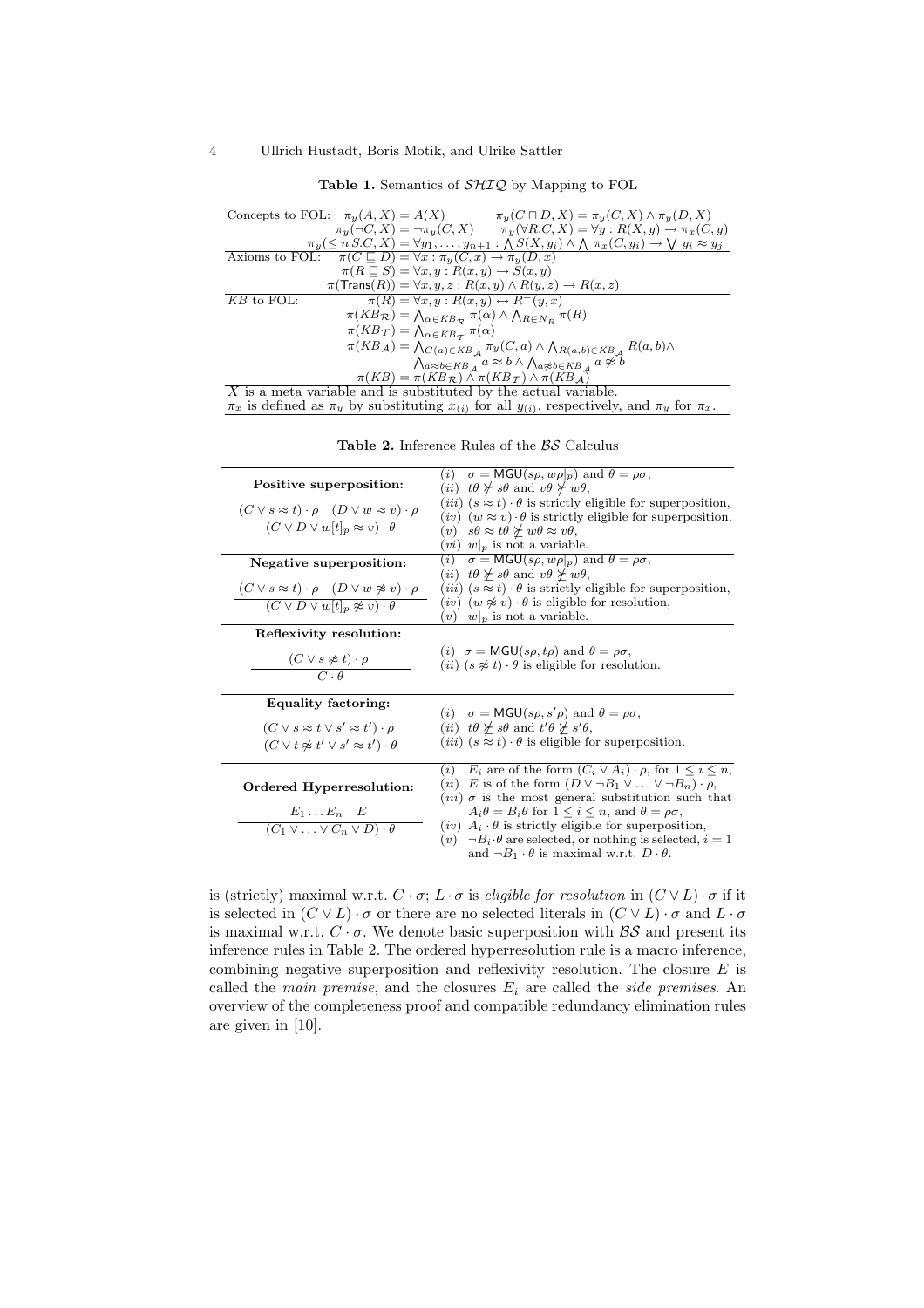## 3 Motivation

To motivate the need for decomposition, we give an overview of our procedure for deciding satisfiability of a  $\mathcal{SHIQ}^-$  knowledge base KB using  $\mathcal{BS}$  from [11] and highlight the problems related to deciding full  $\mathcal{SHIQ}$ . We assume that KB has an extensionally reduced ABox, where all concepts occurring in ABox assertions are atomic. This is without loss of generality, since each axiom  $C(a)$ , where C is complex, can be replaced with axioms  $A_C(a)$  and  $A_C \subseteq C$ , for  $A_C$  a new concept; this transformation is obviously polynomial.

#### 3.1 Deciding  $\mathcal{S} \mathcal{H} \mathcal{I} \mathcal{Q}^-$  by  $\mathcal{B} \mathcal{S}$

Eliminating Transitivity. A minor problem in deciding satisfiability of KB are the transitivity axioms, which, in their clausal form, do not contain so-called covering literals (i.e. literals containing all variables of a clause). Such clauses are known to be difficult to handle, so we preprocess KB into an equisatisfiable  $ALCHIQ^-$  knowledge base  $\Omega(KB)$ . Roughly speaking, we replace each transitivity axiom  $\textsf{Trans}(S)$  with axioms  $\forall R.C \sqsubseteq \forall S.(\forall S.C)$ , for each R with  $S \sqsubseteq^* R$ and C a concept occurring in KB. This transformation is polynomial.

Preprocessing. We next translate  $\Omega(KB)$  into a first-order formula  $\pi(KB)$  according to Table 1. Assuming unary coding of numbers,  $\pi(KB)$  can be computed in polynomial time. To transform  $\pi(KB)$  into a set of closures  $\Xi(KB)$ , we apply the well-known structural transformation [16]. Roughly speaking, the structural transformation introduces a new name for each non-atomic subformula of  $\pi(KB)$ . It is well-known that  $\pi(KB)$  and  $\Xi(KB)$  are equisatisfiable, and that  $\Xi(KB)$ can be computed in polynomial time.

For any KB, all closures from  $E(KB)$  are of types from Table 3; we call them  $\mathcal{ALCHIQ}^-$ -closures. We use the following notation: for a term t, with  $P(t)$  we denote a disjunction of the form  $(\neg)P_1(t) \vee \dots \vee (\neg)P_n(t)$ , and with  $\mathbf{P}(\mathbf{f}(x))$ we denote a disjunction of the form  $\mathbf{P}_1(f_1(x)) \vee \ldots \vee \mathbf{P}_m(f_m(x))$  (notice that this allows each  $\mathbf{P_i}(f_i(x))$  to contain positive and negative literals). With  $\langle t \rangle$  we denote that the term  $t$  may, but need not be marked. In all closure types, some of the disjuncts may be empty. Furthermore, for each function symbol f occurring in  $E(KB)$ , there is exactly one closure of type 3 containing  $f(x)$  unmarked; this closure is called the  $R^f$ -generator, the disjunction  $\mathbf{P}^f(x)$  is called the f-support, and R is called the *designated role* for f and is denoted as  $role(f)$ .

Parameters for  $\mathcal{BS}$ . We use  $\mathcal{BS}_{DL}$  to denote the  $\mathcal{BS}$  calculus parameterized as follows. We use a standard lexicographic path ordering [7, 1] (LPO) for comparing terms. LPOs are based on a precedence  $\geq_P$  over function, constant, and predicate symbols. If the precedence is total, LPO is admissible for basic superposition. To decide  $\mathcal{ALCHIQ}^-$ , we can use any precedence such that  $f >_P c >_P p >_P \top$ , for any function symbol  $f$ , constant  $c$ , and predicate symbol  $p$ . We select all negative binary literals in a closure. On  $\mathcal{ALCHIQ}^-$ -closures  $\mathcal{BS}_{DL}$  compares only terms with at most one variable, and LPOs are total for such terms. Hence, literals in  $\mathcal{ALCHIQ}^-$ -closures can be compared as explained in Section 2.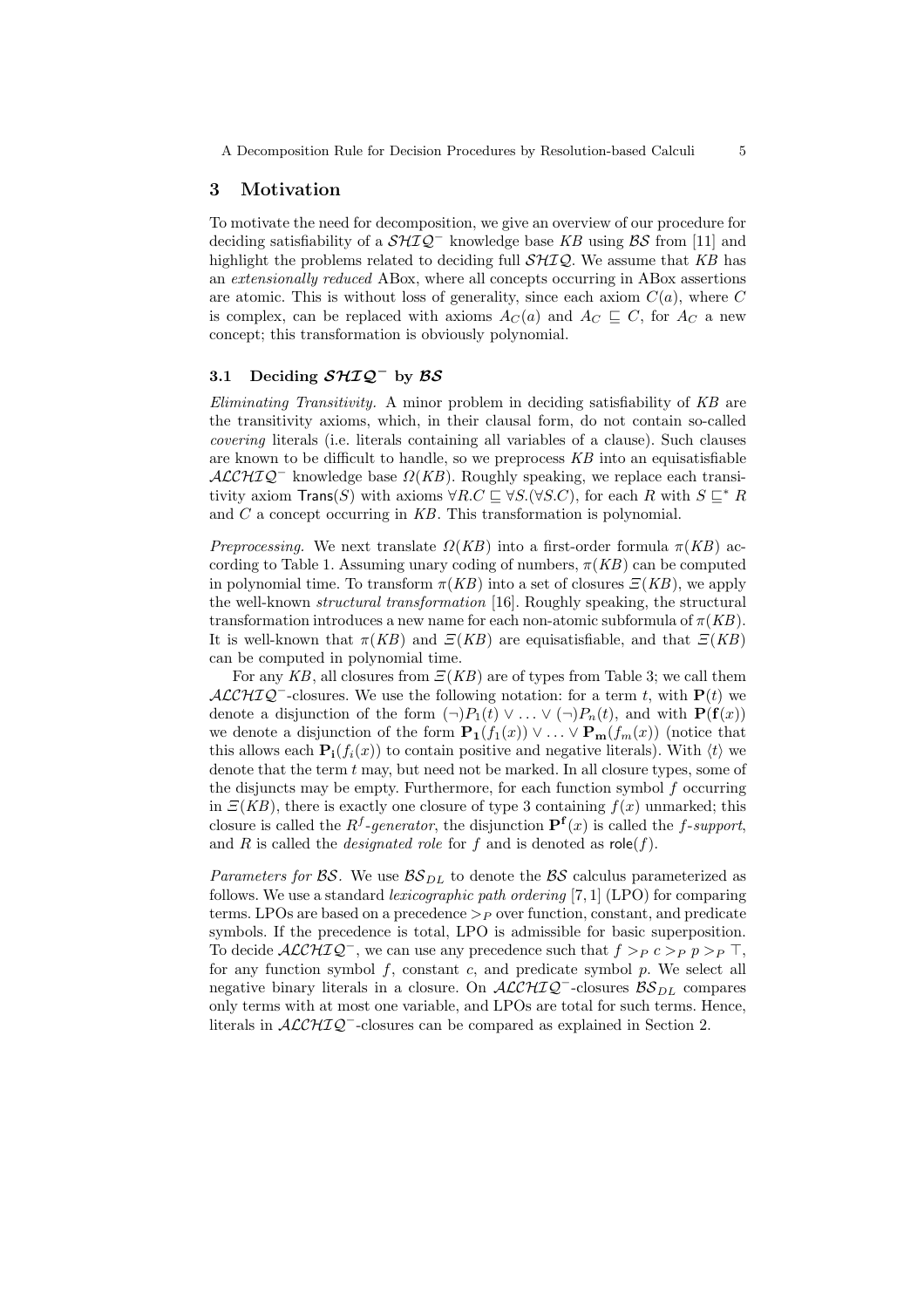Table 3. Types of  $\mathcal{ALCHIQ}^-$ -closures

| $1 \mid \neg R(x, y) \lor \text{Inv}(R)(y, x)$                                                                                                                                                |
|-----------------------------------------------------------------------------------------------------------------------------------------------------------------------------------------------|
| $2 \neg R(x,y)\vee S(x,y) $                                                                                                                                                                   |
| $\overline{3 \mathbf{P}^{\mathbf{f}}(x)\vee R(x,\langle f(x)\rangle)}$                                                                                                                        |
| $\overline{4 \mathbf{P}^{\mathbf{f}}(x) \vee R([f(x)],x)}$                                                                                                                                    |
| $5 \mathbf{P_1}(x) \vee \mathbf{P_2}(\langle \mathbf{f}(x) \rangle) \vee \bigvee \langle f_i(x) \rangle \approx / \mathcal{F} \langle f_j(x) \rangle$                                         |
| $6 \mathbf{P_1}(x) \vee \mathbf{P_2}([g(x)]) \vee \mathbf{P_3}(\langle \mathbf{f}([g(x)] \rangle) \vee \bigvee \langle t_i \rangle \approx / \not\approx \langle t_i \rangle)$                |
| where $t_i$ and $t_j$ are either of the form $f([g(x)])$ or of the form x                                                                                                                     |
| $7\vert \mathbf{P_1}(x) \vee \bigvee \neg R(x,y_i) \vee \mathbf{P_2}(y) \vee \bigvee y_i \approx y_j$                                                                                         |
| $8 \mathbf{R}(\langle \mathbf{a} \rangle, \langle \mathbf{b} \rangle) \vee \mathbf{P}(\langle \mathbf{t} \rangle) \vee \bigvee \langle t_i \rangle \approx / \mathcal{Z} \langle t_j \rangle$ |
| where t, $t_i$ and $t_j$ are either some constant b or a functional term $f_i([a])$                                                                                                           |
| Conditions:                                                                                                                                                                                   |
| $(i)$ : In any term $f(t)$ , the inner term t occurs marked.                                                                                                                                  |
| $(ii)$ : In all positive equality literals with at least one function symbol,                                                                                                                 |
| both sides are marked.                                                                                                                                                                        |
| ( <i>iii</i> ): Any closure containing a term $f(t)$ contains $\mathbf{P}^{\mathbf{f}}(t)$ as well.                                                                                           |
| $(iv)$ : In a literal $[f_i(t)] \approx [f_j(t)]$ , role $(f_i)$ = role $(f_j)$ .                                                                                                             |
| (v): In a literal $[f(g(x))] \approx x$ , role(f) = lnv(role(g)).                                                                                                                             |
| ( <i>vi</i> ): For each $[f_i(a)] \approx [b]$ a <i>witness</i> closure of the form $R(\langle a \rangle, \langle b \rangle) \vee D$ exists,                                                  |
| with $\text{role}(f_i) = R$ , D does not contain functional terms or negative                                                                                                                 |
| binary literals, and is contained in this closure.                                                                                                                                            |

Closure of ALCHIQ<sup>-</sup>-closures under Inferences. The following lemma is central to our work, since it implies, together with a bound on the number of  $\mathcal{ALCHIQ}^-$ closures, termination of  $\mathcal{BS}_{DL}$ . The proof is by examining all inferences of  $\mathcal{BS}_{DL}$ for all possible types of  $\text{ALCHIQ}^-$ -closures.

**Lemma 1.** Let  $\Xi(KB) = N_0, \ldots, N_i \cup \{C\}$  be a  $BS_{DL}$ -derivation, where C is the conclusion derived from premises in  $N_i$ . Then C is either an ALCHIQ<sup>-</sup>closure or it is redundant in  $N_i$ .

Termination and Complexity Analysis. Let |KB| denote the size of KB with numbers coded in unary. It is straightforward to see that, given a knowledge base KB, the size of a set of non-redundant  $\mathcal{ALCHIQ}^-$ -closures over the vocabulary from  $\mathcal{Z}(KB)$  is exponentially bounded in  $|KB|$ : let r be the number of role names,  $a$  the number of atomic concept names,  $c$  the number of constants,  $f$ the number of Skolem function symbols occurring in  $\mathcal{Z}(KB)$ , and v the maximal number of variables in a closure. Obviously, r, a, and c are linear in  $|KB|$  and, for unary coding of numbers,  $f$  and  $v$  are also linear in  $|KB|$ . Thus we have at most  $(f+1)^2(v+c)$  terms of depth at most 2, which, together with the possible marking, yields at most  $t = 2(f+1)^2(v+c)$  terms in a closure. This yields at most  $at + rt^2$  atoms, which, together with the equality literals, and allowing each atom to occur negatively, gives at most  $\ell = 2(at + (r+1)t^2)$  literals in a closure. Each closure can contain an arbitrary subset of these literals, so the total number of closures is bounded by  $2^{\ell}$ . Thus we obtain an exponential bound on the size of the set of closures that  $\mathcal{BS}_{DL}$  can derive. Each inference step can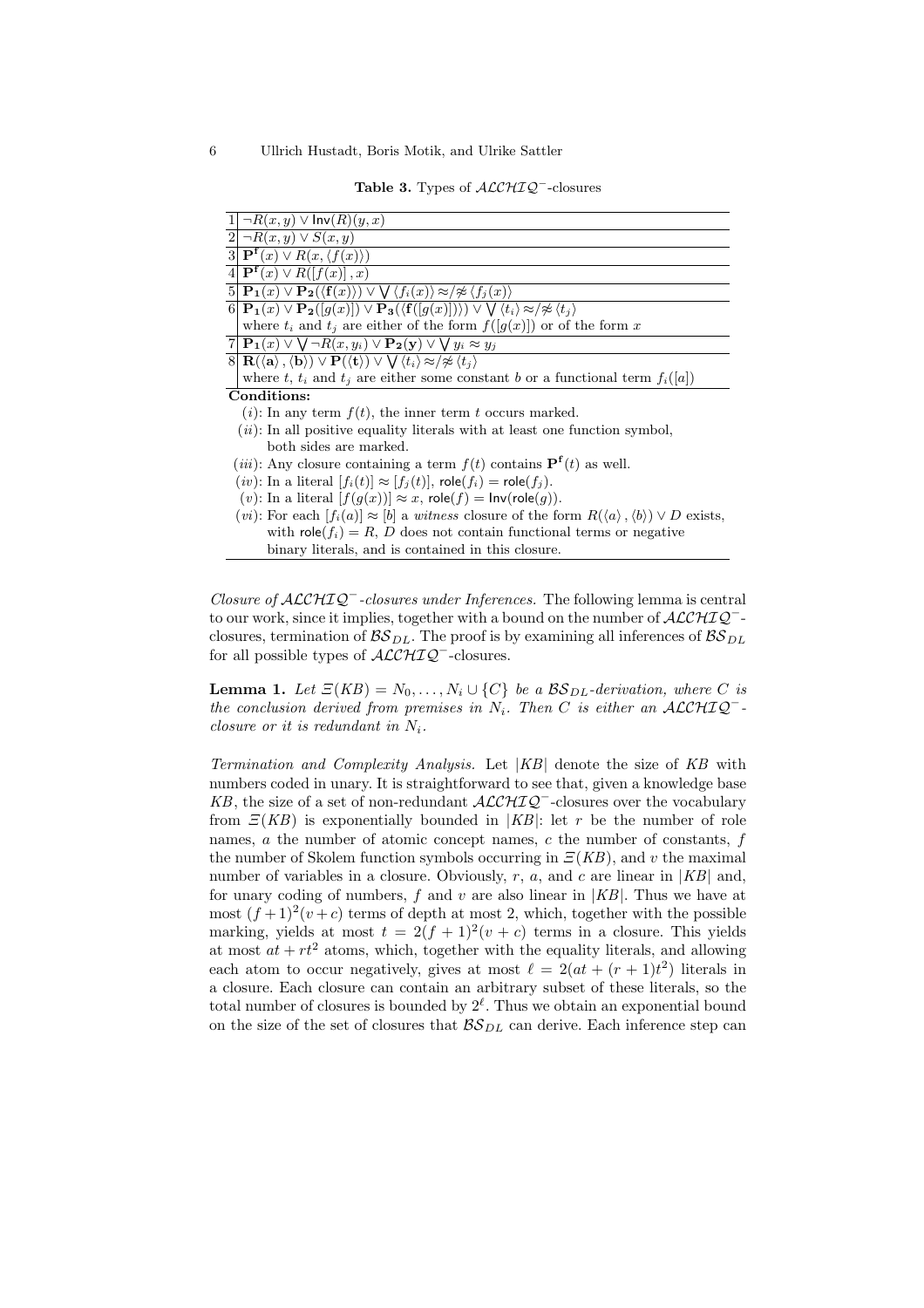be carried out in exponential time, so, since  $\mathcal{BS}_{DL}$  is a sound and complete refutation procedure [3], we have the following result:

**Theorem 1** ([11]). For an  $ALCHIQ^-$  knowledge base KB, saturating  $E(KB)$ by  $BS_{DL}$  with eager application of redundancy elimination rules decides satisfiability of KB and runs in time exponential in |KB|, for unary coding of numbers.

#### 3.2 Removing the Restriction to Very Simple Roles

For a  $\mathcal{SHIQ}$  knowledge base KB containing number restrictions on roles which are not very simple, the saturation of  $\mathcal{Z}(KB)$  may contain closures whose structure corresponds to Table 3, but for which conditions  $(iii) - (vi)$  do not hold; we call such closures  $\text{ALCHIO}-$ closures. Let KB be the knowledge base containing axioms  $(1) - (9)$ :

| $R \sqsubseteq T \Rightarrow \neg R(x, y) \vee T(x, y)$                                                    | (1) | $S([q(x)], x)$ (10)                                  |             |
|------------------------------------------------------------------------------------------------------------|-----|------------------------------------------------------|-------------|
| $S \sqsubseteq T \Rightarrow \neg S(x,y) \vee T(x,y)$                                                      | (2) | $\neg C(x) \vee T(x, [f(x)])$ (11)                   |             |
| $C \sqsubseteq \exists R.\top \Rightarrow \neg C(x) \vee R(x, f(x))$                                       | (3) | $T([g(x)],x)$ (12)                                   |             |
| $\top \sqsubseteq \exists S^- \ldotp \top \Rightarrow S^-(x, g(x))$                                        | (4) | $\neg C([g(x)]) \vee [f(g(x))] \approx x \quad (13)$ |             |
| $\top \sqsubseteq \leq 1 \, T \Rightarrow \neg T(x, y_1) \vee \neg T(x, y_2) \vee y_1 \approx y_2 \tag{5}$ |     | $\neg C([g(x)]) \vee R([g(x)], x)$ (14)              |             |
| $\exists S.\top \sqsubseteq D \Rightarrow \neg S(x,y) \vee D(x)$                                           | (6) | $D([g(x)])$ (15)                                     |             |
| $\exists R.\top \sqsubseteq \neg D \Rightarrow \neg R(x,y) \vee \neg D(x)$                                 | (7) | $\neg D([g(x)]) \vee \neg C([g(x)])$                 | (16)        |
| $\top \sqsubset C \Rightarrow C(x)$                                                                        | (8) | $\neg C([g(x)])$ (17)                                |             |
| $\neg S^-(x,y) \vee S(y,x)$                                                                                | (9) |                                                      | $\Box$ (18) |
|                                                                                                            |     |                                                      |             |

Consider a saturation of  $\mathcal{Z}(KB)$  by  $\mathcal{BS}_{DL}$  producing closures (10) – (13). For (13), Condition (v) is not satisfied:  $\mathsf{role}(f) = R \neq \mathsf{Inv}(\mathsf{role}(g)) = \mathsf{Inv}(S^-) = S$ . This is because in (5), a number restriction was stated on a role that is not very simple. Now  $(13)$  can be superposed into  $(3)$ , resulting in  $(14)$ , which is obviously not an  $ALCHIQ$ -closure.

If KB were an  $\mathcal{ALCHIQ}^-$  knowledge base, Condition (v) would hold, so we would be able to assume that a closure  $R([q(x)], x)$  exists. This closure would subsume (14), so we would simply throw (14) away and continue saturation.

Since Condition  $(v)$  does not hold, a subsuming closure does not exist, so in order not to lose completeness, we must keep (14) and perform further inferences with it. This might cause termination problems: in general, (14) might be resolved with some closure of type 6 of the form  $C([q(h(x))])$ , producing a closure of the form  $R([q(h(x))], [h(x)])$ . The term depth in the binary literal is now two, and it may be used to derive closures with ever deeper terms. Thus, the set of derivable closures becomes infinite, and we cannot conclude that the saturation necessarily terminates.

A careful analysis reveals that various refinements of the ordering and the selection function will not help. Furthermore, the inference deriving (14) is necessary. Namely, KB is unsatisfiable, and the empty closure is derived through steps  $(15) - (18)$ , which require  $(14)$ .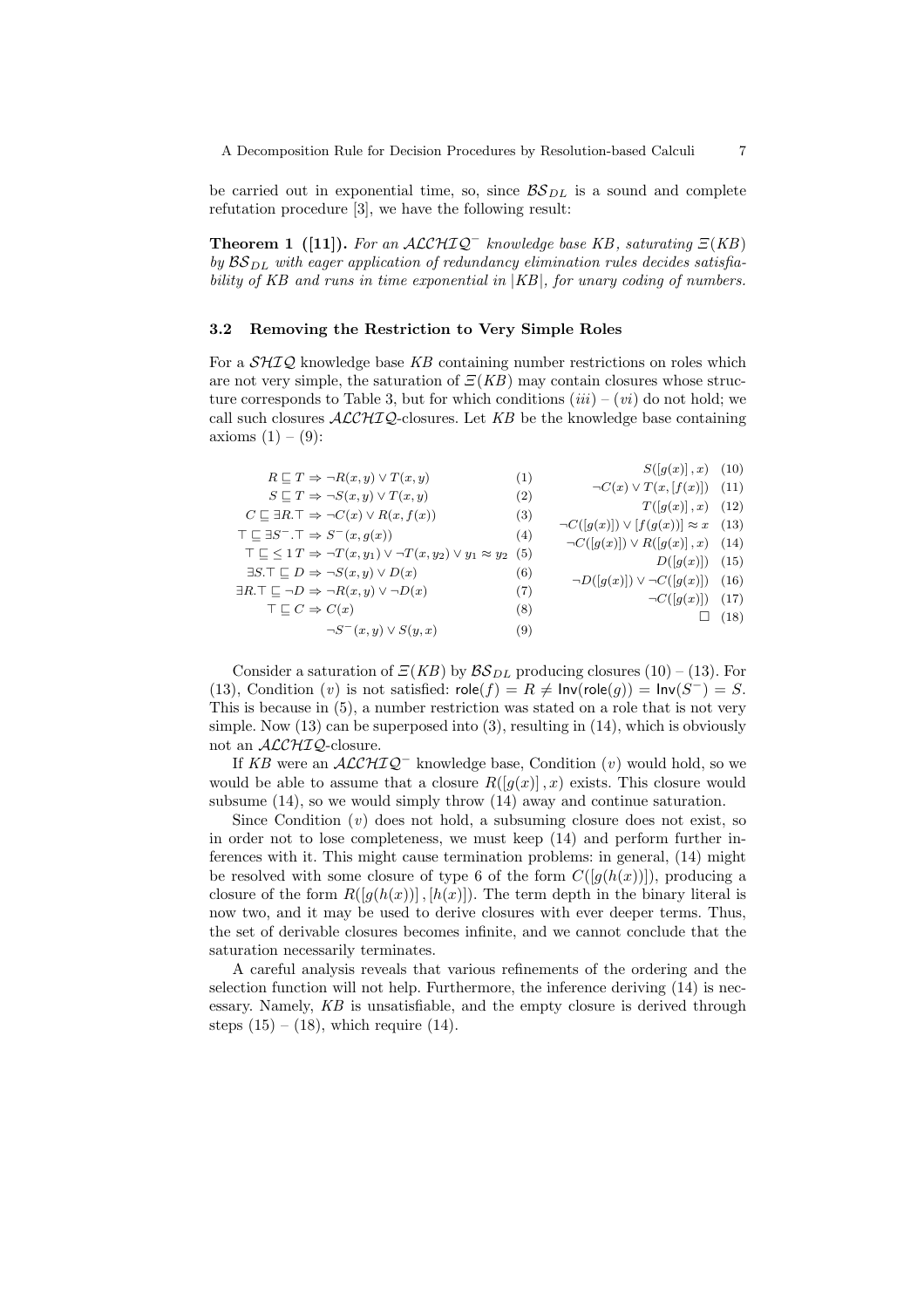## 4 Transformation by Decomposition

To solve the problems outlined in Subsection 3.2, we introduce decomposition, a transformation that can be applied to the conclusions of some  $\beta S$  inferences. It is a general technique not limited to description logics. In the following, for x a vector of distinct variables  $x_1, \ldots, x_n$ , and **t** a vector of (not necessarily distinct) terms  $t_1, \ldots, t_n$ , let  $\{x \mapsto t\}$  denote the substitution  $\{x_1 \mapsto t_1, \ldots, x_n \mapsto t_n\}$ , and let  $Q([\mathbf{t}])$  denote  $Q([t_1], \ldots, [t_n])$ .

**Definition 1.** Let  $C \cdot \rho$  be a closure and N a set of closures. A decomposition of  $C \cdot \rho$  w.r.t. N is a pair of closures  $C_1 \cdot \rho \vee Q([\mathbf{t}])$  and  $C_2 \cdot \theta \vee \neg Q(\mathbf{x})$  where t is a vector of n terms, x is a vector of n distinct variables,  $n \geq 0$ , satisfying these conditions: (i)  $C = C_1 \cup C_2$ , (ii)  $\rho = \theta\{\mathbf{x} \mapsto \mathbf{t}\}\text{, (iii) } \mathbf{x}$  is exactly the set of free variables of  $C_2\theta$ , and (iv) if  $C_2 \cdot \theta \vee \neg Q'(\mathbf{x}) \in N$ , then  $Q = Q'$ , otherwise Q is a new predicate not occurring in N. The closure  $C_2 \cdot \theta$  is called the fixed part, the closure  $C_1 \cdot \rho$  is called the variable part and the predicate Q is called the definition predicate. An application of decomposition is often written as  $C \cdot \rho \rightsquigarrow C_1 \cdot \rho \vee Q([\mathbf{t}]), C_2 \cdot \theta \vee \neg Q(\mathbf{x}).$ 

Let  $\xi$  be a BS inference with a most general unifier  $\sigma$  on a literal  $L_m \cdot \eta$  from a main premise  $D_m \cdot \eta$  and with a side premise  $D_s \cdot \eta$ . The conclusion of  $\xi$  is eligible for decomposition if, for each ground substitution  $\tau$  such that  $\xi \tau$  satisfies the constraints of BS, we have  $\neg Q(\mathbf{t}) \tau \prec L_m \eta \sigma \tau$ . With BS<sup>+</sup> we denote the BS calculus where decomposition can be applied to conclusions of eligible inferences.

The definition of eligibility is defined to cover the most general case. In the following, we use a simpler test:  $\xi$  is eligible for decomposition if  $\neg Q(\mathbf{t}) \prec L_m \eta \sigma$ , or a literal  $L \in D_s$  exists such that  $\neg Q(\mathbf{t}) \prec L\eta\sigma$ . The latter is a sufficient approximation, since  $L\eta\sigma\tau \prec L_m\eta\sigma\tau$  for each  $\tau$  as in Definition 1.

E.g., consider superposition from  $[f(q(x))] \approx [h(q(x))]$  into  $C(x) \vee R(x, f(x))$ resulting in  $D = C([g(x)]) \vee R([g(x)] , [h(g(x))])$ . The conclusion is not an  $\mathcal{ALCHIQ}$ -closure, so keeping it might lead to non-termination. D can be decomposed into  $C([g(x)]) \vee Q_{R,f}([g(x)])$  and  $\neg Q_{R,f}(x) \vee R(x,[h(x)])$ , which are both  $\text{ALCHIQ-}$ closures. The inference is eligible for decomposition if we ensure that  $\neg Q_{R,f}(g(x)) \prec R(g(x),h(g(x)))$  (e.g. by using  $R >_P Q_{R,f}$  in LPO).

The soundness and completeness proofs for  $BS^+$  are given in [10]; here we present the intuition behind these results. As shown by Lemma 2, decomposition is sound: it merely introduces a new name for  $C_2 \cdot \theta$ . Any model of  $C \cdot \rho$  can be extended to a model of  $C_1 \cdot \rho \vee Q([\mathbf{t}])$  and  $C_2 \cdot \theta \vee \neg Q(\mathbf{x})$  by adjusting the interpretation of Q.

**Lemma 2.** Let  $N_0, \ldots, N_i$  be a  $BS^+$ -derivation, and let  $I_0$  be a model of  $N_0$ . Then for  $i > 1$ ,  $N_i$  has a model  $I_i$  such that, if the inference deriving  $N_i$  from  $N_{i-1}$  involves a decomposition step as specified in Definition 1 introducing a new predicate Q, then  $I_i = I_{i-1} \cup \{Q(s) | s \text{ is a vector of ground terms such that }$  $C_2\theta\{\mathbf{x}\mapsto\mathbf{s}\}\$ is true in  $I_{i-1}\}$ ; otherwise  $I_i = I_{i-1}$ .

The notion of *variable irreducibility* is a central concept in the completeness proof of basic superposition. Roughly speaking, a closure  $C \cdot \rho \tau$  is a variable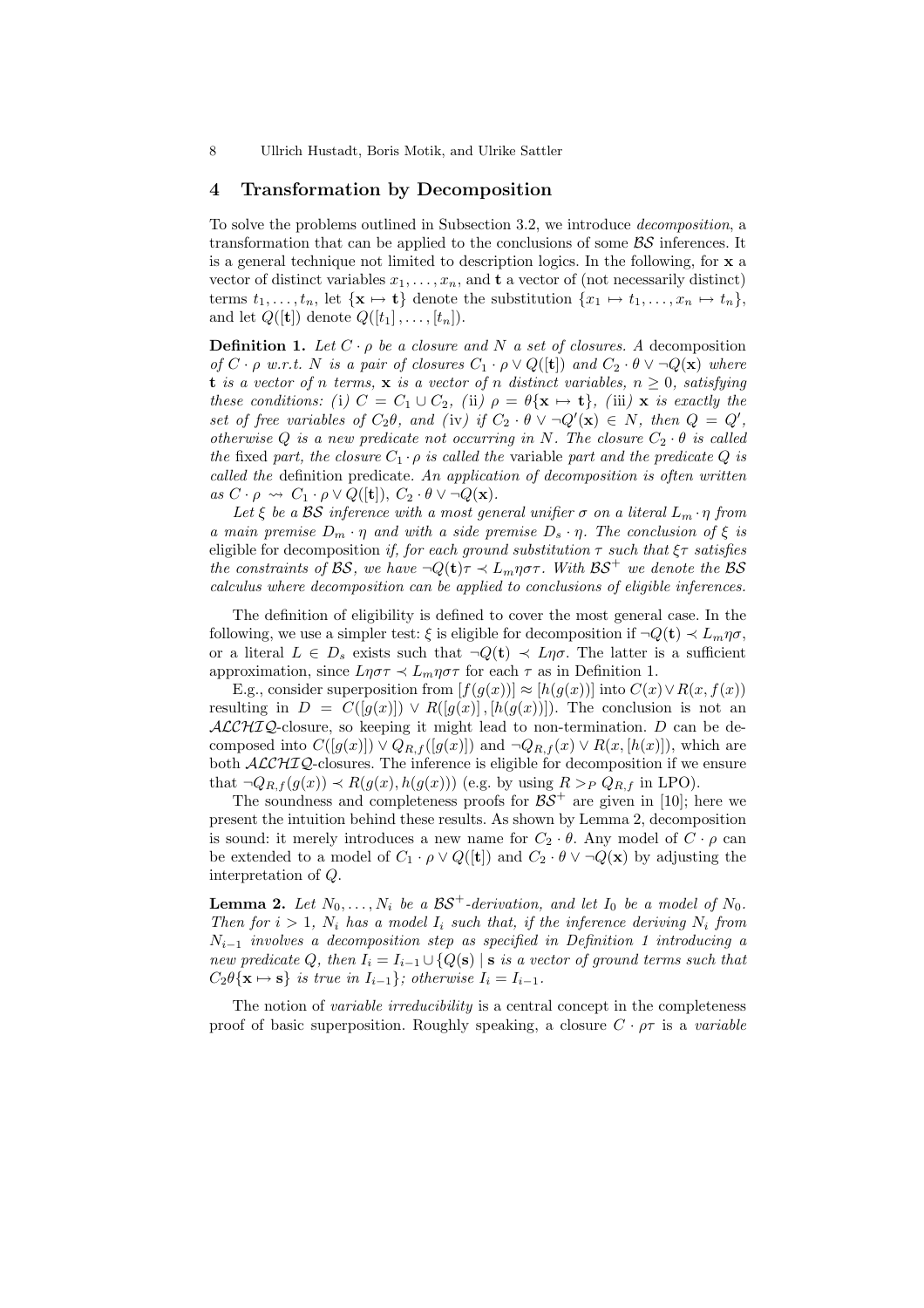A Decomposition Rule for Decision Procedures by Resolution-based Calculi 9

irreducible ground instance of  $C \cdot \rho$  w.r.t. a ground and convergent rewrite system R if substitution positions in  $C \cdot \rho \tau$  are not reducible by rewrite rules in R. We use this to prove completeness, by showing that decomposition is compatible with the usual notion of redundancy for  $\mathcal{BS}$  [3, 14], as shown by Lemma 3. We do so in two steps. First, the eligibility criterion ensures that (\*) ground instances of  $C_1 \cdot \rho \vee Q([\mathbf{t}])$  and  $C_2 \cdot \theta \vee \neg Q(\mathbf{x})$  are smaller than the corresponding ground instances of  $D_m \cdot \eta$ . Second, (\*\*) for each variable irreducible ground instance  $C \cdot \rho \tau$  of  $C \cdot \rho$ , there are variable irreducible ground instances  $E_1$  and  $E_2$  of  $C_1 \cdot \rho \vee Q([\mathbf{t}])$  and  $C_2 \cdot \theta \vee \neg Q(\mathbf{x})$ , respectively, such that  $\{E_1, E_2\} \models C \cdot \rho \tau$ . Property (\*\*) holds since the terms **t** are extracted from the substitution part of  $C \cdot \rho$ . Effectively,  $(**)$  means that decomposition does not lose "relevant" variable irreducible ground instances of  $C \cdot \rho$  which are used in the proof. Actually, closures  $C_1 \cdot \rho \vee Q([\mathbf{t}])$  and  $C_2 \cdot \theta \vee \neg Q(\mathbf{x})$  can have "excessive" variable irreducible ground instances without a counterpart ground instance of  $C \cdot \rho$ . However, this is not a problem, since decomposition is sound.

**Lemma 3.** Let  $\xi$  be a BS inference applied to premises from a closure set N resulting in a closure  $C \cdot \rho$ . If  $C \cdot \rho$  can be decomposed into closures  $C_1 \cdot \rho \vee Q([\mathbf{t}])$ and  $C_2 \cdot \theta \vee \neg Q(\mathbf{x})$  which are both redundant in N, then the inference  $\xi$  is redundant in N.

Soundness and compatibility with the notion of redundancy imply that  $BS^+$ is a sound and complete calculus, as shown by Theorem 2. Note that, to obtain the saturated set  $N$ , we can use any fair saturation strategy [2]. Furthermore, the decomposition rule can be applied an infinite number of times in a saturation, and it is even allowed to introduce an infinite number of definition predicates. In the latter case, we just need to ensure that the term ordering is well-founded.

**Theorem 2.** For  $N_0$  a set of closures of the form  $C \cdot \{\}$ , let N be a set of closures obtained by saturating  $N_0$  under  $BS^+$ . Then  $N_0$  is satisfiable if and only if N does not contain the empty closure.

For a resolution calculus  $\mathcal C$  other than  $\mathcal{BS}$ , Lemma 2 applies as well. Furthermore, if  $\mathcal C$  is compatible with the standard notion of redundancy [2], Lemma 3 holds as well: (\*) holds for C identically, and (\*\*) is needed only for  $\mathcal{BS}$ , due to a non-standard lifting strategy. Hence, decomposition can be combined with any such calculus.

Related Work. In [17] and [6] a similar rule for splitting without backtracking was considered, and in [18] a similar separation rule was introduced to decide fluted logic. Decomposition allows replacing complex terms with simpler ones, so it is different from splitting (which does not allow component clauses to contain common variables) or separation (which links component clauses only by literals without functional terms). Furthermore, by the eligibility criterion we make decomposition compatible with the standard notion of redundancy. Thus, decomposition becomes a full-fledged inference rule and can be applied an infinite number of times in a saturation. Finally, combining decomposition with basic superposition is not trivial, due to a non-standard approach to lifting.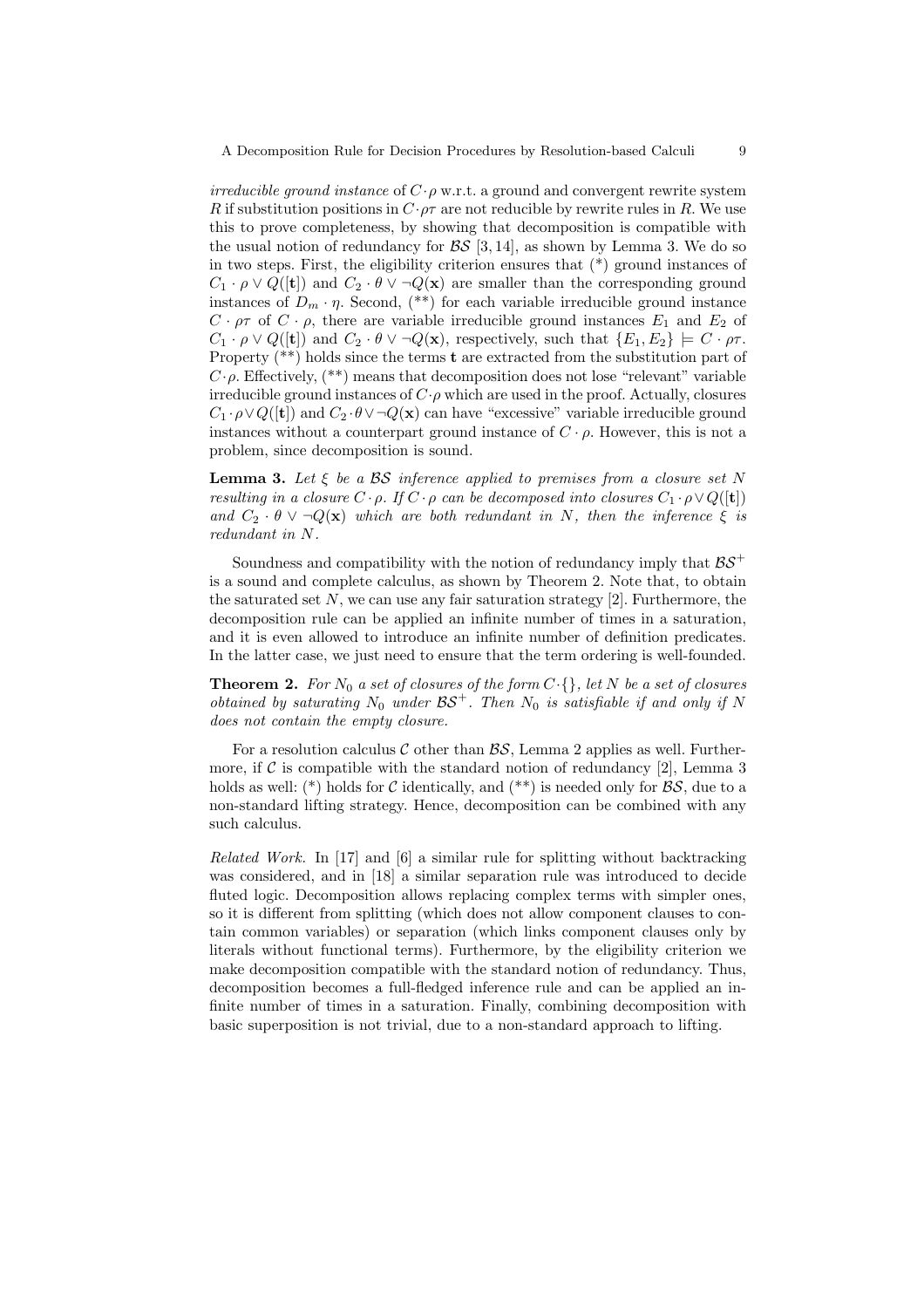## 5 Applications of Decomposition

To show the usefulness of decomposition, in this section, we use it to extend the algorithm from Section 3 to obtain three new decision procedures.

# 5.1 Deciding ALCHIQ

**Definition 2.**  $BS_{DL}^+$  is the modification of the  $BS_{DL}$  calculus where conclusions are decomposed, whenever possible, as follows, for an arbitrary term t:

| $D \cdot \rho \vee R([t], [f(t)]) \rightsquigarrow$ | $D \cdot \rho \vee Q_{R,f}([t])$                 |
|-----------------------------------------------------|--------------------------------------------------|
|                                                     | $\neg Q_{R,f}(x) \vee R(x,[f(x)])$               |
| $D \cdot \rho \vee R([f(t)], [t]) \rightsquigarrow$ | $D \cdot \rho \vee Q_{\mathsf{Inv}(R),f}([t])$   |
|                                                     | $\neg Q_{\mathsf{Inv}(R),f}(x) \lor R([f(x)],x)$ |

and where the precedence of the LPO is  $f >_P c >_P p >_P Q_{S,f} >_P \top$ , for any function symbol f, constant symbol c, non-definition predicate p and definition predicate  $Q_{S,f}$ .

For a (possibly inverse) role S and a function symbol f, the predicate  $Q_{S,f}$ is unique. Since  $R([f(x)], x)$  and  $Inv(R)(x, [f(x)])$  are logically equivalent by the operator  $\pi$ , it is safe to use  $Q_{\mathsf{Inv}(R),f}$  as the definition predicate for  $R([f(x)],x)$ .

Inferences of  $BS_{DL}$ , when applied to  $ALCHIQ$ -closures, derive an  $ALCHIQ$ closure even if conditions  $(iii) - (vi)$  are not enforced. The only exception is the superposition from a closure of type 5 or 6 into a closure of type 3, but such closures are decomposed by  $\mathcal{BS}_{DL}^+$  into two  $\mathcal{ALCHIQ}$ -closures; the inference is eligible for decomposition since  $\neg Q_{R,f}(t) \prec R(t,g(t))$  (which is the maximal literal of the closure of type 3 after unification). Furthermore,  $Q_{S,f}$  is unique for a pair of  $S$  and  $f$ , so the number of definition predicates is polynomially bounded. This allows us to derive an exponential bound on the number of  $\text{ALCHIQ-}$ closures as in Theorem 1 and thus to obtain a decision procedure.

**Theorem 3.** For an  $ALCHIQ$  knowledge base KB, saturation of  $E(KB)$  by  $\mathcal{BS}_{DL}^+$  decides satisfiability of KB, and runs in time exponential in |KB|.

## 5.2 Safe Role Expressions

A prominent limitation of  $ALCHIQ$  is the rather restricted form of role expressions that may occur in a knowledge base. This can be overcome by allowing for safe Boolean role expressions in TBox and ABox axioms. The resulting logic is called  $ALCHIQb$ , and can be viewed as the "union" of  $ALCHIQ$  and  $ALCIQb$ [20]. Using safe expressions, it is possible to state negative or disjunctive knowledge regarding roles. Roughly speaking, safe role expressions are built using union, disjunction, and *relativized* negation of roles. This allows for statements such as  $\forall x, y : isParentOf(x, y) \rightarrow isMotherOf(x, y) \lor isFatherOf(x, y)$ , but does not allow for "fully negated" statements such as:  $\forall x, y : \neg \textit{isMotherOf}(x, y) \rightarrow$  $isFatherOf(x, y)$ . The safety restriction is needed for the algorithm to remain in ExpTime; namely, it is known that reasoning with non-safe role expressions is NExpTime-complete [13].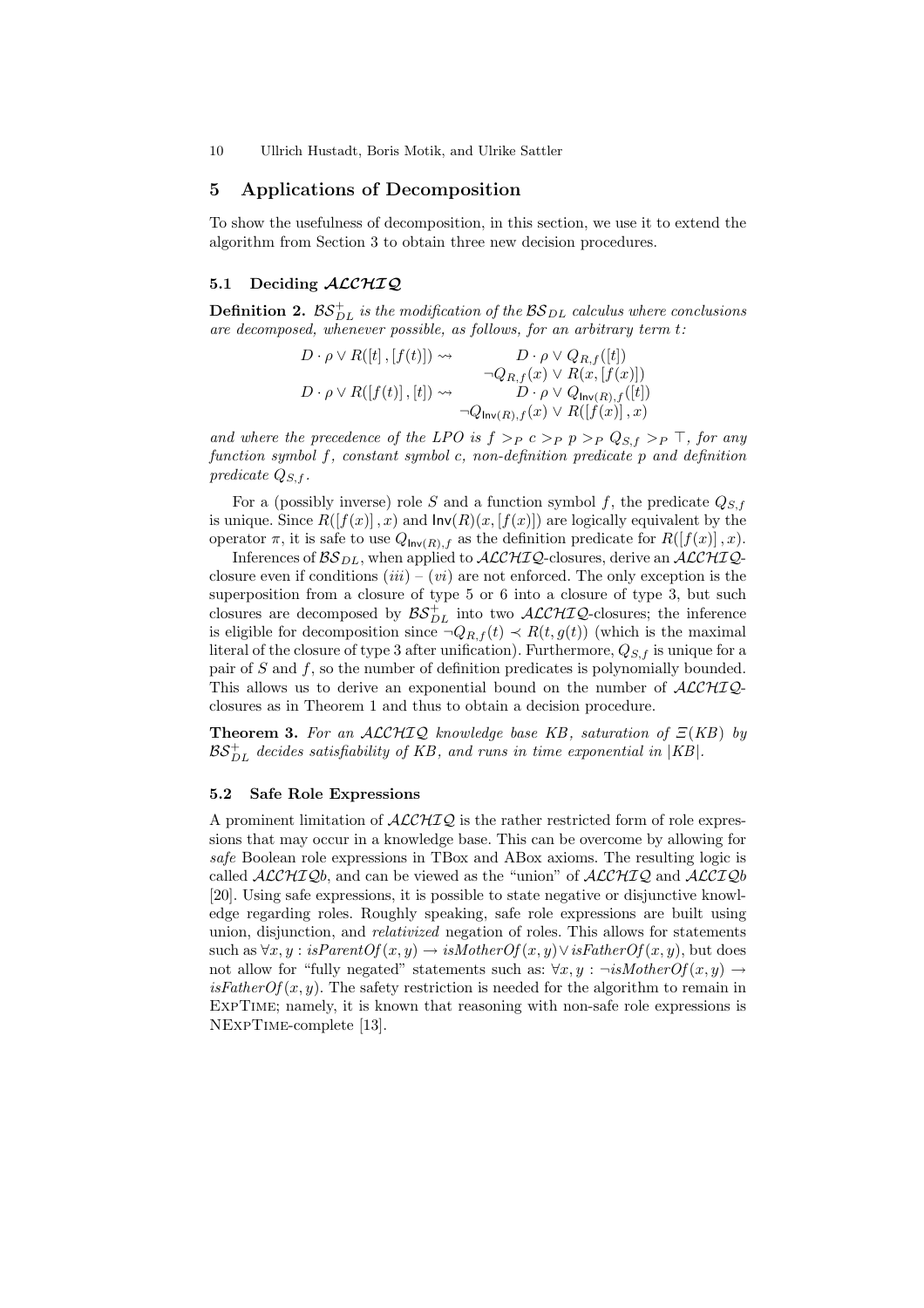**Definition 3.** A role expression is a finite expression built over the set of roles using the connectives  $\Box$ ,  $\Box$  and  $\neg$  in the usual way. A role expression E is safe if each conjunction of the disjunctive normal form of E contains at least one nonnegated atom. The description logic  $\text{ALCHIQ}$ b is obtained from  $\text{ALCHIQ}$  by allowing concepts  $\exists E.C, \forall E.C. > n E.C$  and  $\leq n E.C.$  inclusion axioms  $E \sqsubseteq F$ and ABox axioms  $E(a, b)$ , where E is a safe role expression, and F is any role expression. The semantics of ALCHIQb is obtained by extending the operator  $\pi$  from Table 1 in the obvious way.

We assume w.l.o.g. that all concepts in  $KB$  contain only atomic roles, since one can always replace a role expression with a new atomic role and add a corresponding role inclusion axiom. Hence, the only difference to the case of ALCHIQ logic is that KB contains axioms of the form  $E \subseteq F$ , where E is a safe role expression. Such an axiom is equivalent to the first-order formula  $\varphi = \forall x, y : \pi(\neg E \sqcup F)$ . Assume that E is in disjunctive normal form; since it is safe,  $\neg E$  is equivalent to a conjunction of disjuncts, where each disjunct contains at least one negated atom. Hence, translation of  $\varphi$  into first-order logic produces closures of the form  $\Gamma = \neg R_1(x, y) \vee \dots \vee \neg R_n(x, y) \vee S_1(x, y) \vee \dots \vee S_m(x, y)$ , where  $n \geq 1, m \geq 0$ . Computing the disjunctive normal form might introduce an exponential blow-up, so to compute  $E(KB)$  we use structural transformation, which runs in polynomial time, but also produces only closures of type  $\Gamma$ .

Next, we consider saturation of  $\mathcal{Z}(KB)$  using  $\mathcal{BS}_{DL}^+$ , and define  $\mathcal{ALCHIQ}$ bclosures to be of the form as specified in Table 3 where closures of type 2 are replaced with closures of the form  $\Gamma$  above. Since in  $\mathcal{BS}_{DL}^+$  all negative binary literals are selected and a closure of type 3 always contains at least one negative binary literal, it can participate only in a hyperresolution inference with closures of type 3 or 4. Due to the occurs-check in unification, side premises are either all of type 3 or all of type 4. Hyperresolvents can have two forms, which are decomposed, whenever possible, as follows, for  $S(s,t) = S_1(s,t) \vee ... \vee S_m(s,t)$ :

$$
\mathbf{P}(x) \vee \mathbf{S}(x,[f(x)]) \rightsquigarrow \begin{array}{c} \neg Q_{S_i,f}(x) \vee S_i(x,[f(x)]) \text{ for } 1 \leq i \leq m \\ \mathbf{P}(x) \vee Q_{S_1,f}(x) \vee \ldots \vee Q_{S_m,f}(x) \\ \mathbf{P}(x) \vee \mathbf{S}([f(x)],x) \rightsquigarrow \begin{array}{c} \neg Q_{\mathsf{Inv}(S_i),f}(x) \vee S_i([f(x)],x) \text{ for } 1 \leq i \leq m \\ \mathbf{P}(x) \vee Q_{\mathsf{Inv}(S_1),f}(x) \vee \ldots \vee Q_{\mathsf{Inv}(S_m),f}(x) \end{array}
$$

Again, we decompose a non- $\text{ALCHIQ}$ b-closure into several  $\text{ALCHIQ}$ b-closures. Hence, we may establish the bound on the size of the closure set as in Subsection 5.1, to obtain the following result:

**Theorem 4.** For an  $ALCHIQb$  knowledge base KB, saturation of  $E(KB)$  by  $\mathcal{BS}_{DL}^+$  decides satisfiability of KB in time exponential in |KB|.

## 5.3 Conjunctive Queries over  $\mathcal{SHIQ}$  Knowledge Bases

Conjunctive queries [5] are a standard formalism for relational queries. Here, we present an algorithm for answering conjunctive queries over a  $\mathcal{SHIQ}$  knowledge base  $KB$ . To eliminate transitivity axioms, we encode  $KB$  into an equisatisfiable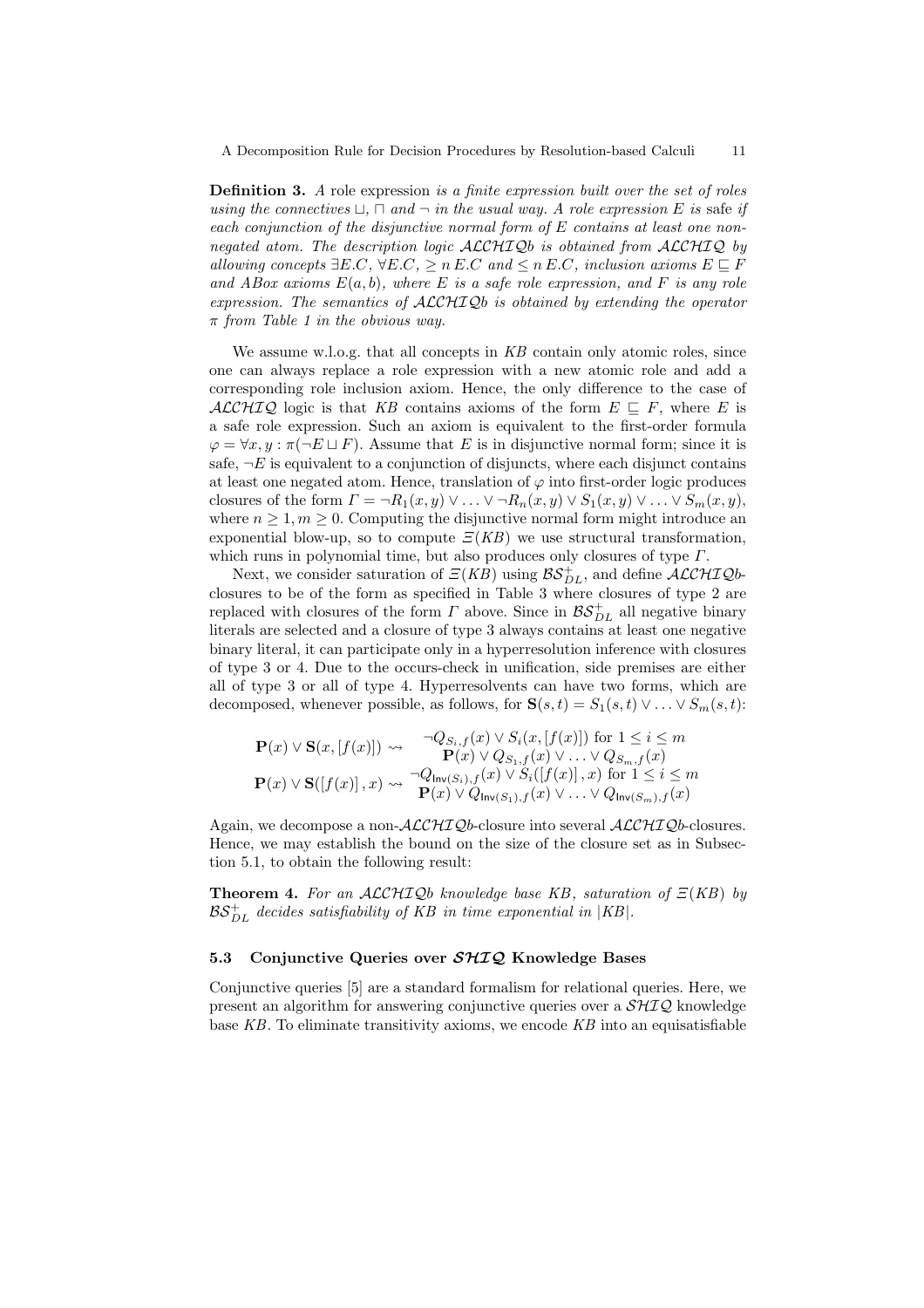$\mathcal{ALCHIQ}$  knowledge base  $\Omega(KB)$  [11]. Unfortunately, this transformation does not preserve entailment of ground non-simple roles. Hence, in the following we prohibit the use of non-simple roles in conjunctive queries (such roles can still be used in  $KB$ ), and focus on  $\mathcal{ALCHIQ}$ .

**Definition 4.** Let KB be an ALCHIQ knowledge base, and let  $x_1, \ldots, x_n$  and  $y_1, \ldots, y_m$  be sets of distinguished and non-distinguished variables, written as **x** and **y**, respectively. A conjunctive query over KB, denoted as  $Q(\mathbf{x}, \mathbf{y})$ , is a conjunction of DL-atoms of the form  $(\neg)A(s)$  or  $R(s,t)$ , where s and t are individuals from KB or distinguished or non-distinguished variables. The basic inferences for conjunctive queries are:

- Query answering. An answer of a query  $Q(\mathbf{x}, \mathbf{y})$  w.r.t. KB is an assignment θ of individuals to distinguished variables, such that  $π(KB)$   $\models$   $\exists$ y :  $Q(\mathbf{x}\theta, \mathbf{y})$ .
- Query containment. A query  $Q_2(\mathbf{x}, \mathbf{y_2})$  is contained in a query  $Q_1(\mathbf{x}, \mathbf{y_1})$ w.r.t. KB if  $\pi(KB) \models \forall \mathbf{x} : [\exists \mathbf{y_2} : Q_2(\mathbf{x}, \mathbf{y_2}) \rightarrow \exists \mathbf{y_1} : Q_1(\mathbf{x}, \mathbf{y_1})].$

Query containment is reducible to query answering by well-known transformations of first-order formulae:  $Q_2(\mathbf{x}, \mathbf{y}_1)$  is contained in  $Q_1(\mathbf{x}, \mathbf{y}_2)$  w.r.t. KB if and only if **a** is an answer to  $Q_1(\mathbf{x}, \mathbf{y}_1)$  over  $KB \cup \{Q_2(\mathbf{a}, \mathbf{b})\}$ , where **a** and **b** are vectors of new distinct individuals, not occurring in  $Q_1(\mathbf{x}, \mathbf{y}_1), Q_2(\mathbf{x}, \mathbf{y}_2)$ and KB. Therefore, in the rest we only consider query answering.

Let  $KB$  be an  $ALCHIQ$  knowledge base. Obviously, for a conjunctive query  $Q(\mathbf{x}, \mathbf{y})$ , the assignment  $\theta$  such that  $\theta \mathbf{x} = \mathbf{a}$ , is an answer of the query w.r.t. KB if and only if the set of closures  $\Gamma' = \Xi(KB) \cup {\neg Q(\mathbf{a}, \mathbf{y})}$  is unsatisfiable, where  $\neg Q(\mathbf{a}, \mathbf{y})$  is the closure obtained by negating each conjunct of  $Q(\mathbf{a}, \mathbf{y})$ .

A conjunctive query  $Q(\mathbf{a}, \mathbf{y})$  is *weakly connected* if its literals cannot be decomposed into two subsets not sharing common variables. W.l.o.g. we assume that  $Q(\mathbf{a}, \mathbf{y})$  is weakly connected: if  $Q(\mathbf{a}, \mathbf{y})$  can be split into n weakly connected mutually variable-disjoint subqueries  $Q_1(\mathbf{a_1}, \mathbf{y_1}), \ldots, Q_n(\mathbf{a_n}, \mathbf{y_n})$ , then  $\pi(KB) \models \bigwedge_{1 \leq i \leq n} \exists y_i : Q_i(a_i, y_i)$  if and only if  $\pi(KB) \models \exists y_i : Q_i(a_i, y_i)$  for all  $1 \leq i \leq n$ . The subqueries  $Q_i(\mathbf{a_i}, \mathbf{y_i})$  can be computed in polynomial time, so this assumption does not increase the complexity of reasoning.

A slight problem arises if  $\neg Q(\mathbf{a}, \mathbf{y})$  contains unmarked constants: assuming that  $a_i \in \mathbf{a_i}$  and  $a'_i \in \mathbf{a'_i}$  for  $i \in \{1,2\}$ , a superposition of  $a_1 \approx a'_1 \vee a_2 \approx a'_2$  into  $\neg Q_1(\mathbf{a_1}, \mathbf{y_1})$  and  $\neg Q_2(\mathbf{a_2}, \mathbf{y_2})$  may produce a closure  $\neg Q_1(\mathbf{a'_1}, \mathbf{y_1}) \vee \neg Q_2(\mathbf{a'_2}, \mathbf{y_2})$ . Such an inference produces a conclusion with more variables than each of its premises, thus leading to non-termination. To prevent this, we apply the structural transformation to  $\neg Q(\mathbf{a}, \mathbf{y})$  and replace  $\Gamma'$  with  $\Gamma$ , where for each  $a \in \mathbf{a}$ ,  $\mathcal{O}_a$  is a new predicate unique for a,  $x_a$  is a new variable unique for a, and  $x_a$  is the vector of variables obtained from **a** by replacing each  $a \in \mathbf{a}$  with  $x_a$ :

$$
\Gamma = \Xi(KB) \cup \{\neg Q(\mathbf{x_a}, \mathbf{y}) \lor \bigvee_{a \in \mathbf{a}} \neg \mathcal{O}_a(x_a) \} \cup \bigcup_{a \in \mathbf{a}} \{\mathcal{O}_a(a)\}
$$

The sets  $\Gamma'$  and  $\Gamma$  are obviously equisatisfiable. In the rest we write  $\neg \mathcal{O}_a(\mathbf{x}_a)$ for  $\bigvee_{a\in\mathbf{a}}\neg\mathcal{O}_a(x_a)$ . We now define the calculus for deciding satisfiability of  $\varGamma$ :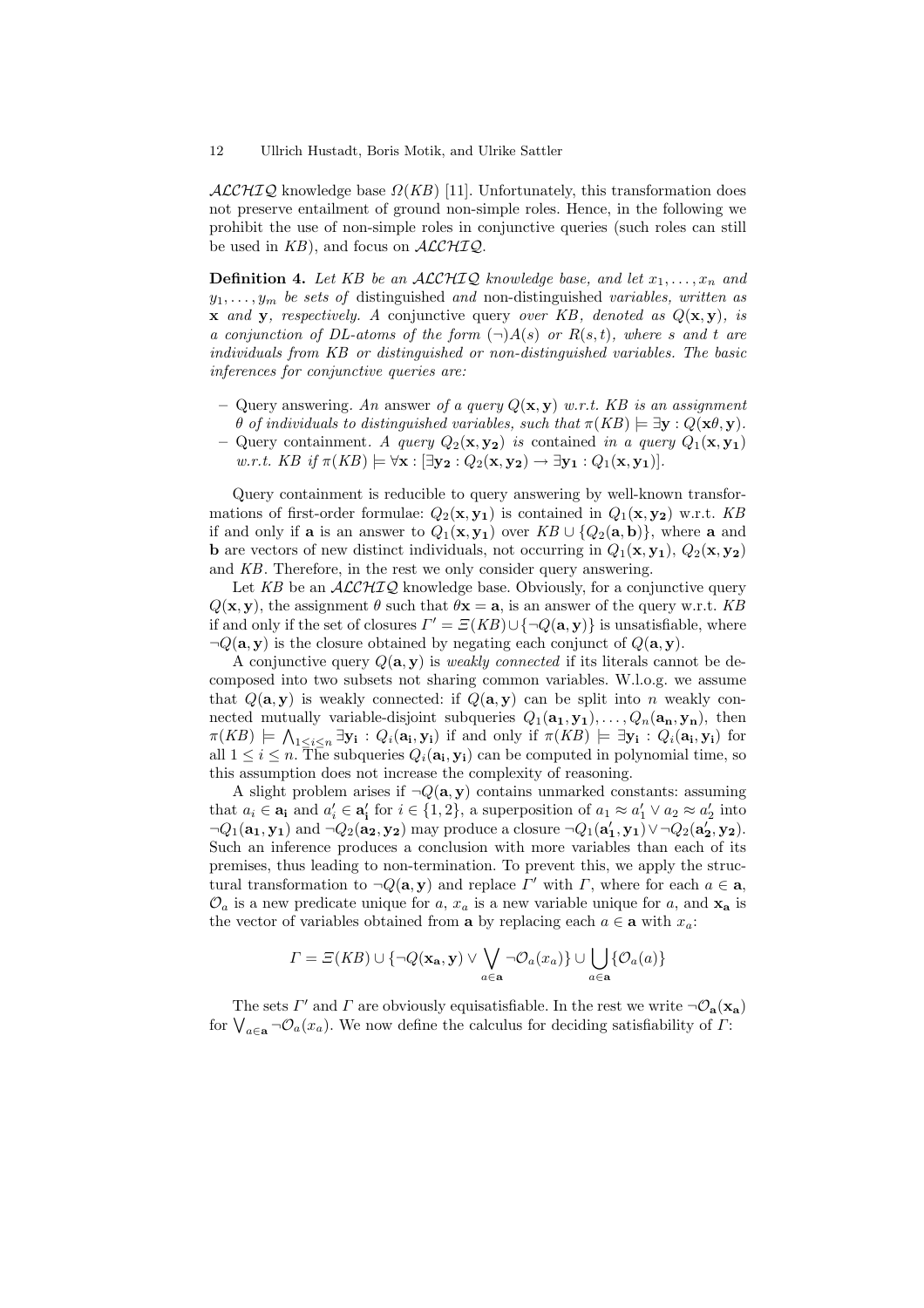**Definition 5.** BS $_{CQ}^{+}$  is the extension of the BS $_{DL}^{+}$  calculus, where the selection function is as follows: if a closure C contains a literal  $\neg \mathcal{O}_a(x_a)$ , then all such literals are selected; otherwise, all negative binary literals are selected. The precedence for LPO is  $f >_P c >_P p >_P \mathcal{O}_a >_P Q_{R,f} >_P p_{a,b} >_P \top$ . In addition to decomposition inferences from Definition 2, the following decompositions are performed whenever possible, where the  $t_i$  are of the form  $f_{i,1}(\ldots f_{i,m}(x) \ldots)$ :

$$
(\neg)A_1([t_1]) \vee \ldots \vee (\neg)A_n([t_n]) \rightsquigarrow \begin{array}{c} Q_{(\neg)A_1,t_1}(x) \vee \ldots \vee Q_{(\neg)A_n,t_n}(x) \\ \neg Q_{(\neg)A_i,t_i}(x) \vee (\neg)A_i([t_i]), 1 \le i \le n \\ C \cdot \rho \vee \mathcal{O}_a(\langle b \rangle) \end{array}
$$
  

$$
\sim \begin{array}{c} C \cdot \rho \vee \rho_{a,b} \\ \neg p_{a,b} \vee \mathcal{O}_a(b) \end{array}
$$

**Definition 6.** The class of  $CQ$ -closures w.r.t. a conjunctive query  $Q(\mathbf{a}, \mathbf{y})$  over an ALCHIQ knowledge base KB is the generalization of closures from Table 3 obtained as follows:

- $-$  Conditions (iii) (vi) are dropped.
- Closure types 5 and 6 are replaced with a new type 5', which contains all closures C satisfying each of the following conditions:
	- 1. C contains only equality, unary or propositional literals.
	- 2. C contains only one variable x.
	- 3. The depth of a term in C is bounded by the number of literals of  $Q(\mathbf{a}, \mathbf{y})$ .
	- 4. If C contains a term of the form  $f(t)$ , then all terms of the same depth in  $C$  are of the form  $g(t)$ , and all terms of smaller depth are (not necessarily proper) subterms of t.
	- 5. Only the outmost position of a term in C can be unmarked, i.e. each functional term is either of the form  $[f(t)]$  or of the form  $f([t])$ .
	- 6. Equality and inequality literals in C can have the form  $[f(t)] \circ [g(t)]$  or  $[f(g(t))] \circ [t]$  for  $\circ \in {\{\approx, \approx\}}$ .
- $-$  Closure type 8 is modified to allow unary and (in)equality literals to contain unary terms whose depth is bounded by the number of literals in  $Q(\mathbf{a}, \mathbf{y})$ ; only outermost positions in a term can be unmarked; all (in)equality literals are of the form  $[f(a)] \circ [b]$ ,  $[f(t)] \circ [g(t)]$ ,  $[f(g(t))] \circ [t]$  or  $\langle a \rangle \circ \langle b \rangle$ , for  $\circ \in \{\infty, \nleq\}$ and t a ground term; and a closure can contain propositional literals  $(\neg) p_{a,b}$ .
- A new query closure type contains closures of the form  $\neg Q([\mathbf{a}], \mathbf{y}) \vee \mathbf{p}$ , where  $Q([\mathbf{a}], \mathbf{y})$  is weakly connected, it contains at least one binary literal and  $\mathbf{p}$  is a possibly empty disjunction of propositional literals  $\mathbf{p} = \bigvee(\neg)p_{a,b}$ .
- A new initial closure type contains closures of the form  $\neg \mathcal{O}_{\mathbf{a}}(\mathbf{x}_{\mathbf{a}}) \vee \neg Q(\mathbf{x}_{\mathbf{a}}, \mathbf{y}).$

We show the closure of  $CQ$ -closures under  $\mathcal{BS}^+_{CQ}$  in [10]. Roughly speaking, since all literals  $\neg \mathcal{O}_a(x_a)$  are selected, the only possible inference for an initial closure is hyperresolution with  $\neg p_{a,b} \vee \mathcal{O}_a(b)$  or  $\mathcal{O}_a(a)$ , generating a query closure with marked terms. Propositional symbols  $p_{a,b}$  are used to decompose closures resulting from superposition into  $\mathcal{O}_a(b)$ ; since such literals are smallest in any closure, they cannot participate in inferences with a closure of type 5′ .

Consider an inference with a closure  $\neg Q([\mathbf{a}], \mathbf{y}) \vee \mathbf{p}$  such that  $Q([\mathbf{a}], \mathbf{y})$  is weakly connected. Since all constants are marked, superposition into such a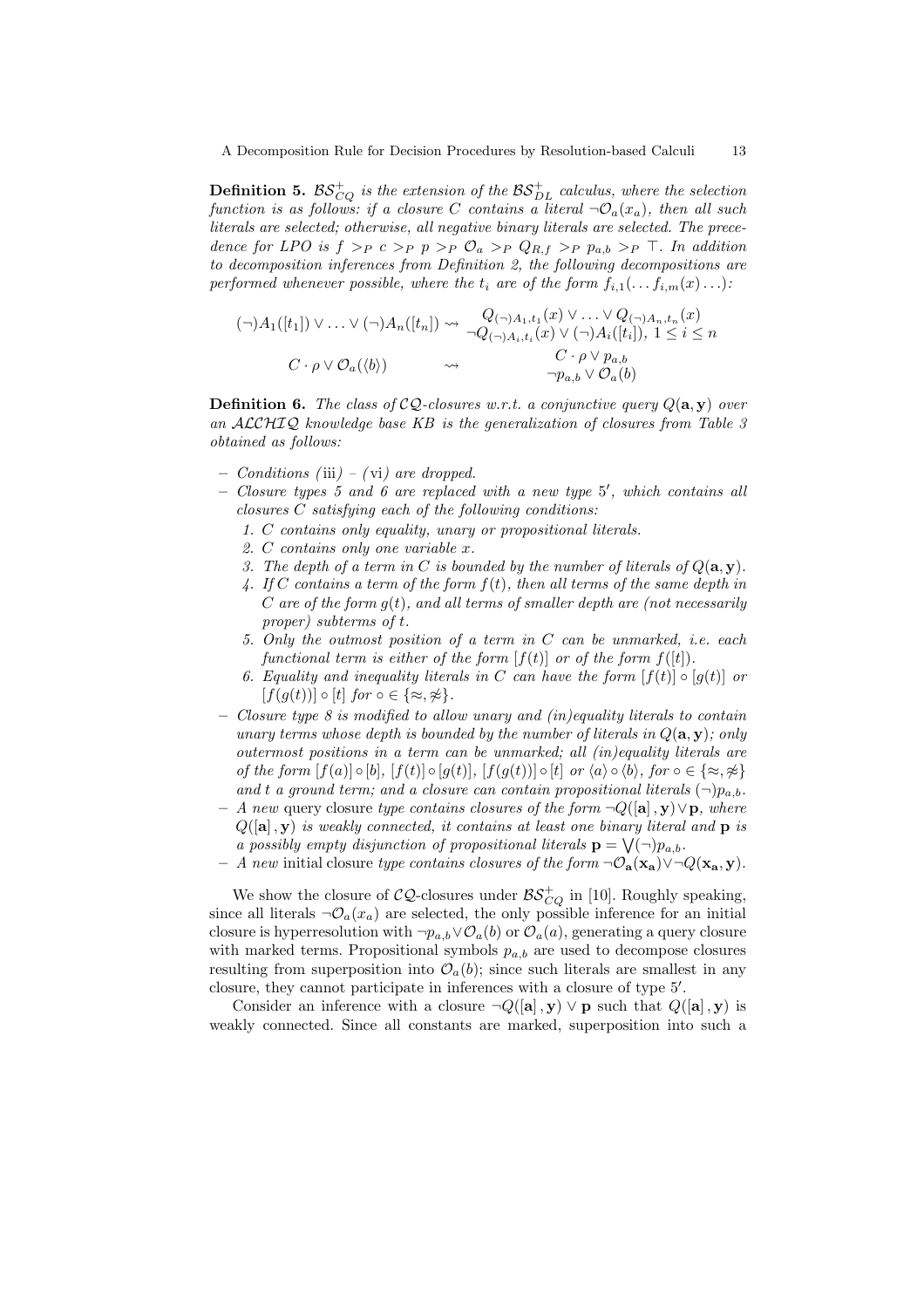closure is not possible. The only possible inference is hyperresolution with side premises of type 3, 4 and 8 with a unifier  $\sigma$ . If  $Q([\mathbf{a}], \mathbf{y})$  contains a constant or if some side premise is ground, then  $Q([\mathbf{a}], \mathbf{y})\sigma$  is ground because  $Q([\mathbf{a}], \mathbf{y})$ is weakly connected. Otherwise, since the query closure is weakly connected, the hyperresolution produces a closure of the form  $\mathcal{V}(\neg)A_i([t_i])$  with  $t_i$  of the form  $f_{i,1}(\ldots f_{i,m}(x) \ldots)$ . This closure does not satisfy condition 4 of  $\mathcal{CQ}$ -closures, so it is decomposed into several closures of type 5′ ; eligibility is ensured since  $\neg Q_{(\neg)A_i,t_i}(x) \prec (\neg)A_i(t_i)$ , and  $(\neg)A_i(t_i)$  originates from some side premise  $E_j \sigma$ . All side premises contain at most one functional term of depth one, so the depth of functional terms in the conclusion is bounded by the length of the maximal path in  $Q([\mathbf{a}], \mathbf{y})$ , which is bounded by  $|Q(\mathbf{a}, \mathbf{y})|$ .

To build a term of the form  $f_1(\ldots f_m(x) \ldots)$ , one selects a subset of at most  $|Q(\mathbf{a}, \mathbf{y})|$  function symbols; the number of such subsets is exponential in  $|Q(\mathbf{a}, \mathbf{y})|$ . This gives an exponential bound on the closure length, and a doubly exponential bound on the number of  $CQ$ -closures, leading to the following result:

**Theorem 5.** For a conjunctive query  $Q(\mathbf{a}, \mathbf{y})$  over an ALCHIQ knowledge base KB, saturation of  $\Gamma$  by  $\mathcal{BS}^+_{CQ}$  decides satisfiability of  $\Gamma$  in time doubly exponential in  $|KB| + |Q(\mathbf{a}, \mathbf{y})|$ .

Related Work. Answering conjunctive queries over the related description logic  $S\mathcal{H}f$  was considered in [19]. In this approach, transitive roles can be used in the queries, but  $\mathcal{SH}f$  does not provide inverse roles. Conjunctive queries were also considered in [4]. To the best of our knowledge, this is the first work that considers answering conjunctive queries over description logic knowledge bases in the framework of resolution.

## 6 Conclusion

We have proposed *decomposition*, a general inference rule applicable to any resolution calculus compatible with the standard notion of redundancy. This rule transforms certain conclusions of the calculus at hand, and thus can be used to turn a resolution calculus into a decision procedure.

For three decidable fragments of first-order logic, we present three decision procedures obtained by combining basic superposition with decomposition, and by choosing an appropriate term ordering and selection function. More precisely, we obtain two new decision procedures for checking satisfiability of  $\mathcal{SHIQ}$  and ALCHIQb knowledge bases, and a procedure for answering conjunctive queries over  $\mathcal{SHTQ}$  knowledge bases. The first two procedures are worst-case optimal, and we expect them to be suitable for implementation due to the vast experience in building saturation theorem provers. An implementation of these algorithms is under way, and we hope to soon be able to confirm our expectations.

In addition, we plan to extend the algorithm for  $\mathcal{ALCHIQ}b$  to support arbitrary role expressions, and to find a way to handle transitivity directly within our calculus, to avoid the reduction and to allow transitive roles in queries.